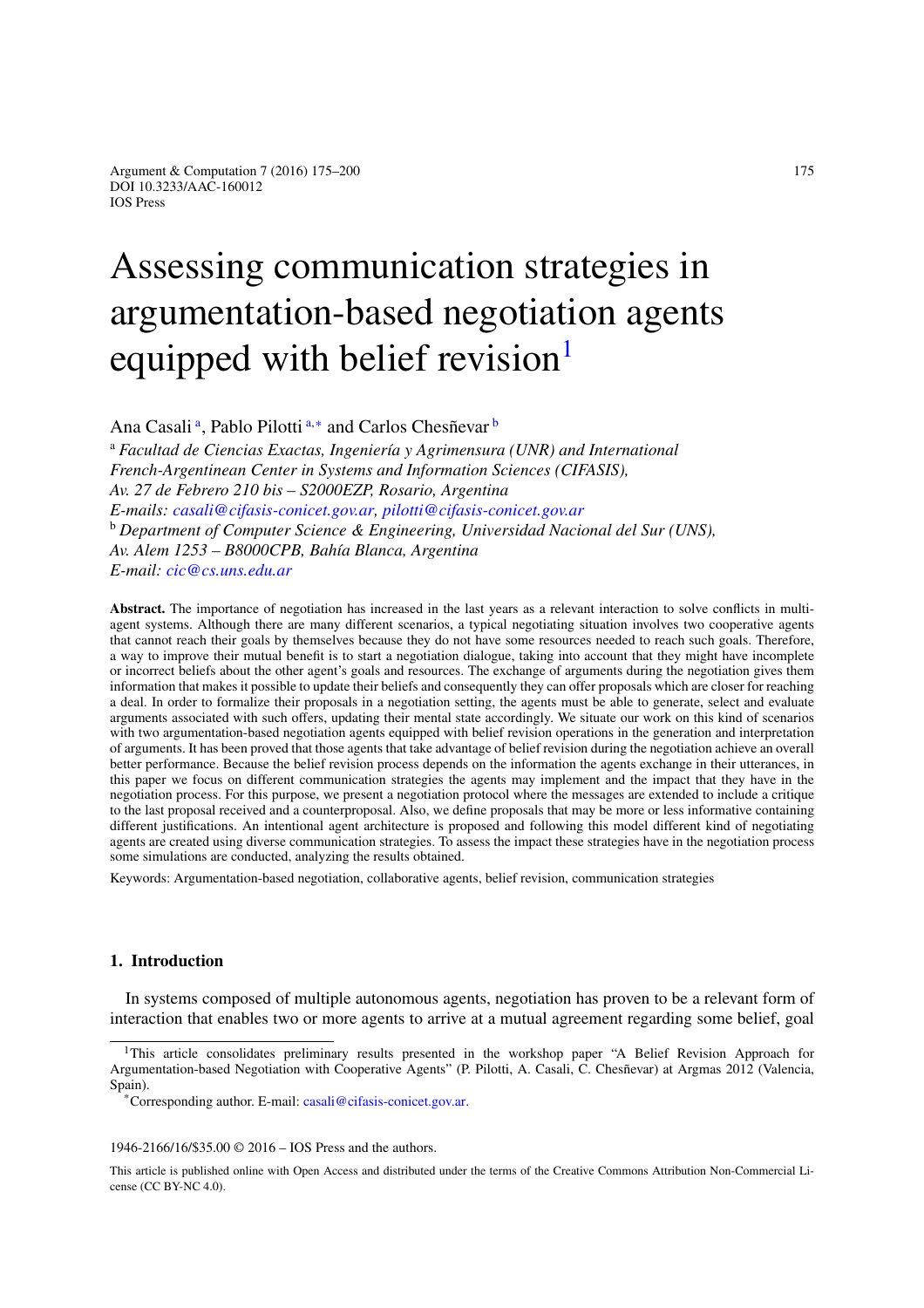or plan [\[17\]](#page-24-0). A typical scenario for negotiation involves two agents who have the need to collaborate for mutual benefit. Even though there is no agreed approach to characterizing all negotiation frameworks, it has been argued [\[17](#page-24-0)] that automated negotiation research can be considered to deal with three broad topics: *Negotiation Protocols* (the set of rules that govern the interaction); *Negotiation Objects* (the range of issues over which agreement must be reached) and the characterization of an *Agents' Decision Making Model* (which accounts for the decision making apparatus the participants employ to act in line with the negotiation protocol in order to achieve their objectives).

Moreover, different approaches can be used to model negotiation in a multiagent (MAS) setting. In particular, three different kinds of approaches are usually distinguished: those which are *game-theoretic* [\[28](#page-25-0)], those which are *heuristic-based* [\[13](#page-24-1)], and finally those based on *argumentation* (*argumentationbased negotiation* or ABN for short). In this work we focus on the argumentation-based negotiation approach [\[4](#page-24-2)[,10](#page-24-3)[,20](#page-24-4)[,25](#page-25-1)[,26](#page-25-2)[,31\]](#page-25-3) that combines in a sound way several relevant aspects associated with representing the agents' knowledge, assessing the strength and trust of their claims, tracing the exchanges of utterances in a negotiation dialogue, etc. (see e.g. [\[2](#page-24-5)[,5\]](#page-24-6)). In particular, ABN allows the negotiating agents not only to exchange offers but also reasons that support these offers in order to mutually influence their preference relation on the set of offers, and consequently the outcome of the dialogue. Moreover, as the agents that negotiate usually have incomplete beliefs about the others, the exchange of arguments gives them information that makes it possible to update their beliefs.

As [\[26](#page-25-2)] exposed, in order to formalize their offers in a negotiation setting ABN agents must be able to generate, select, interpret and evaluate arguments associated with such offers, updating their mental state accordingly. Also, they proposed the following set of principal components for the ABN architecture. The *locution interpretation* component parses incoming messages. These locutions usually contain a proposal, or an acceptance or rejection message of a previous proposal. The *proposal evaluation and generation component* makes a decision about whether to accept, reject or generate a counterproposal, or even terminate the negotiation. The *locution generation* component sends the response to the relevant party. The *argument interpretation* component updates the agent's mental state accordingly. Finally, the *argument generation* mechanism is responsible for deciding what response to actually send to the counterpart and what (if any) arguments should accompany the response.

Our research is based on an ABN model which involves two cooperative agents. We will assume that each agent is *benevolent* (he will always try to do what is asked for if he is able to do so) and *truthful* (i.e., he will not knowingly communicate false information). Besides, we will assume that both agents cannot reach their respective goals by themselves, so that they have to ask for help from one another. The agents can thus exchange different resources, including the knowledge associated with possible plans to reach their goals. The resulting negotiation dialogue is composed of an exchange of proposals, where every proposal adopts the form of an argument whose claim is a possible exchange (which are the resources the agent is asking for and what he is willing to offer in return). As the agents initially may have incomplete or incorrect beliefs about the other agent's goals and resources, during the negotiation process they update their beliefs and consequently, their mental state, according to the arguments exchanged. Thus, in the context of the ABN framework previously described, we will follow the belief revision approach for both *argument interpretation* and *argument generation* proposed in [\[24\]](#page-25-4), where we analyzed the impact of including belief revision for improving the overall negotiation process.

Besides the importance an agent must give to the incoming information through the received messages in a negotiation process, we want to explore the relevance of the information an agent communicates to his counterpart. In order to do this, in this work we extend the original negotiation model proposed in [\[24](#page-25-4)] allowing the agents to exchange more informative messages. An agent's illocutions may now also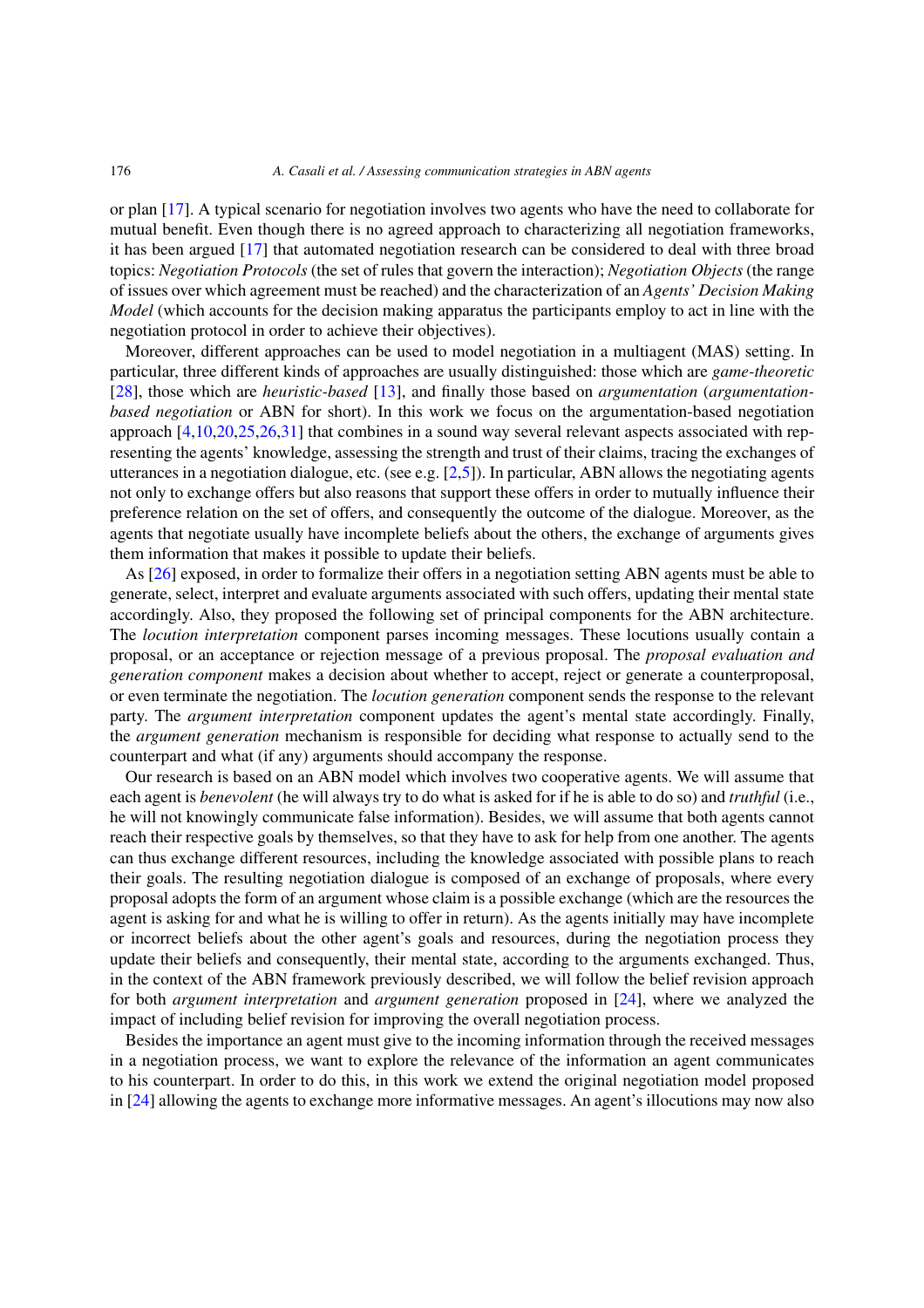include a critique (in addition to a proposal), resulting in a more complex argument that can support the proposal exchange (justifying the demand, the offer or both). As a consequence, different kinds of agent may be defined using different communication strategies. These strategies will help the agents determine what information to include in their utterances: an agent may be more or less communicative, giving an explanation of why he is not willing to accept a proposal (i.e., a critique) or explaining the reason of the proposed solution. Different simulations are conducted to show the impact that these communication strategies have in the negotiation process. Information transfer efficiency is assessed in terms of the overall usefulness, quantity of information disclosed and negotiation duration.

*Motivational example.* For the rest of this article, we will work on a slightly modified version of the well-known *Home Improvement Agents* Problem (*HIA*) as a motivational example [\[20](#page-24-4)]. We will assume that  $Ag_1$  and  $Ag_2$  are truthful and benevolent agents. Agent  $Ag_1$  has as a goal hanging a picture, and it has a screw and a hammer. Also, he knows how a hammer and a nail can be used to hang a picture and how a screw and a screwdriver can be used to hang mirrors.  $Ag_1$  believes that  $Ag_2$  has a nail and a screwdriver (a correct, but incomplete belief) and he believes that  $Ag_2$  knows how to repair a desk using a screw and a screwdriver (incorrect belief). Finally  $Ag_1$  believes that  $Ag_2$ 's goal is to repair a desk (incorrect belief). On the other hand, Agent *Ag*<sup>2</sup> has as goal to hang a mirror, and it has a nail, a screwdriver and the knowledge of how to hang a mirror using a hammer and a nail. Also, he believes that  $A_{g_1}$  has a screw and the knowledge of how to hang a picture using a screw and a screwdriver (incorrect beliefs). Neither  $Ag_1$  nor  $Ag_2$  can reach their goals on the basis of their knowledge and resources. Consequently, they need to perform some exchanges in order to do so.

Our proposal aims at modelling how such exchanges can be determined by combining belief revision and communication strategies in an argumentation-based negotiation approach. In particular, our proposal relies on the characterization of belief revision operations to model the agent's argument generation, where claims are part of the resources to be exchanged.

The remainder of this paper is structured as follows: in Section [2](#page-2-0) we define the negotiation objects and protocol and in Section [3](#page-3-0) the agent architecture is modeled. Then, in Section [4](#page-5-0) we formalize the agent's utterances and its components, also we define the notions of solutions and deal. In Section [5](#page-10-0) we show how we equipped these negotiating agents with belief revision operators in the principal ABN functions: argument generation and interpretation. We also discuss some theoretical properties of our approach. In Section [5.6](#page-16-0) we show how the *HIA* problem can be solved in the context of our proposal. Then, in Section [6,](#page-17-0) we present the simulations of three types of agents in diverse negotiation scenarios where different advantages and salient features of agents using belief revision can be assessed. Section [7](#page-21-0) discusses related work, and finally in Section [8](#page-22-0) we discuss the main conclusions obtained and outline some future research topics.

## <span id="page-2-0"></span>**2. Negotiation objects and protocol**

In our negotiation scenario two agents will negotiate resources trying to reach a deal towards their goals. The agents will alternate moves and in each one, an agent will make a proposal to his counterpart together with some justification to the proposed exchange. In our approach, from the second move onwards the agents can add to their messages a critique to the last proposal received.

In order to characterize the negotiation elements, we consider a propositional language  $\mathcal{L}$ , in which the following subsets are distinguished: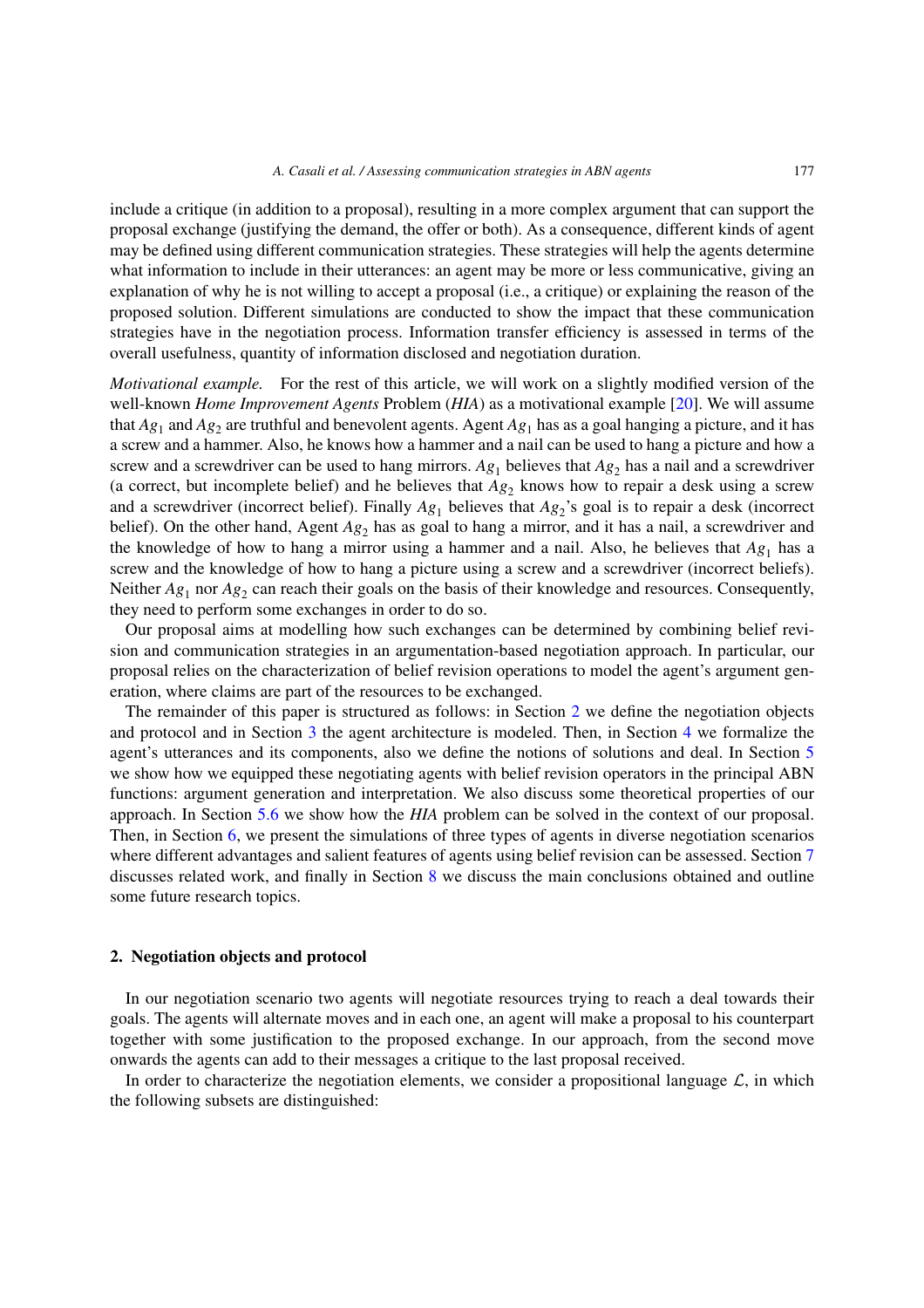#### 178 *A. Casali et al. / Assessing communication strategies in ABN agents*

- *Objects<sub>c</sub>*: a set of atoms representing objects which are the resources an agent may have (e.g., *nail*, *hammer*).
- $Goal_{\mathcal{L}}$ : a set of atoms representing goals (e.g., *hangMir* represents the goal of hanging a mirror). This set is disjoint from the set of objects (i.e. *Objects*<sub> $\cap$ </sub> ∩  $Goal_{\mathcal{L}} = \emptyset$ ).
- *Plans<sub>C</sub>*: a set of propositional formulae encoding plans, which may involve objects for achieving a goal (e.g., *nail*  $\land$  *hammer*  $\rightarrow$  *hangPict*). Formally, a plan  $p_i$  is defined as  $p_i = o_1 \land \cdots \land o_n \rightarrow g$ where  $o_j \in Objects_{\Gamma}$ ,  $j = 1$ ,  $n$  and  $g \in Goal_{\mathcal{L}}$ .

In our approach, as in several areas of computer science, the term *resources* is considered in a broad sense and can represent *anything* that is needed to achieve something (e.g., memory, programs, commodities, services, time, money, etc.). Particularly, in this work the set of resources, noted by  $Resource<sub>C</sub>$ , will include plans for achieving goals, i.e. *Resource*<sub>L</sub> =  $Objects<sub>C</sub> \cup Plans<sub>L</sub>$ . The plans represent the agent's knowledge of how to use objects to reach a particular goal. Consequently, a plan will be considered as special kind of resource that the agent can share with others without consuming it. We assume that an agent can have infinite copies of each plan he knows. Given a set  $X \subset Resource_{\mathcal{L}}$ , we will write  $X^{\downarrow o}$  and  $X^{\downarrow p}$  to distinguish the subset of objects and the subset of plans in *X*, respectively. Formally,  $X^{\downarrow o} =_{\text{def}} X \cap Objects_{\text{C}}$  and  $X^{\downarrow p} =_{\text{def}} X \cap Plans_{\text{C}}$ .

Using this language, the agents will exchange messages during the negotiation. A dialogue between two agents will be defined as a finite sequence of utterances where the first one is a proposal (which account for arguments in favor of some particular exchange). Then, alternative messages by each of the agents involved in the dialogue will be composed of a possible critique followed by a proposal. The dialogue ends with *accept* (i.e., successful negotiation, there is a deal) or *withdraw* (i.e., the negotiation failed, no deal is possible). The syntactic formalization of utterance and its components is presented in Fig. [2.](#page-6-0) Next, we define the negotiation dialogue.

<span id="page-3-1"></span>**Definition 2.1** (Negotiation dialogue). A *dialogue* between agents  $Ag_i$  and  $Ag_j$  is a finite sequence of utterances  $[u_1, \ldots, u_{n-1}, u_n]$  where  $u_1$  is a *proposal*, for  $1 < r < n$ ,  $u_r = (critique, proposal)$  and  $u_n \in \{accept, \text{with} \, \text{draw}\},$  such that: (1) there are no repeated utterances, i.e.,  $u_s \neq u_t$ , with  $t, s < n$ ; (2) utterance  $u_k$  with  $k > 1$  is performed by Agent  $Ag_i$  only if utterance  $u_{k-1}$  is performed by Agent  $Ag_i$ (i.e., agents alternate moves). A dialogue will be *initiated* by  $Ag_i$  iff  $u_1$  is performed by  $Ag_i$ .

The contents of proposals and critiques will be defined in Section [4.](#page-5-0) Note that dialogues can be warranted to be finite, as there is a finite set of possible combinations of proposals and utterance repetition is not allowed. We can see that the dialogue between agents *Ag<sup>i</sup>* and *Ag<sup>j</sup>* will be started by one of the agents with a proposal computed by his Decision Making Apparatus (see next Definition [3.4\)](#page-5-1) using the *Init* function, followed by a pair (critique, counter-proposal) by the other agent computed by *Answer*, and so on. Without loss of generality we assume the agent  $Ag<sub>i</sub>$  is the one who starts the negotiation dialogue. Figure [1](#page-4-0) represents the negotiation dialogue flow initiated by *Ag<sup>i</sup>* as a finite-state machine.

# <span id="page-3-0"></span>**3. Agent architecture**

We model the negotiating agents as intentional ones, following the general architecture presented in [\[24](#page-25-4)], but making different improvements in the agents' decision making apparatus to generate, evaluate and interpret more complex utterances. Each agent will have in his mental state, knowledge about his *resources* (objects and plans) and *goals*, as well as *beliefs* on the other agent's resources and goals. In a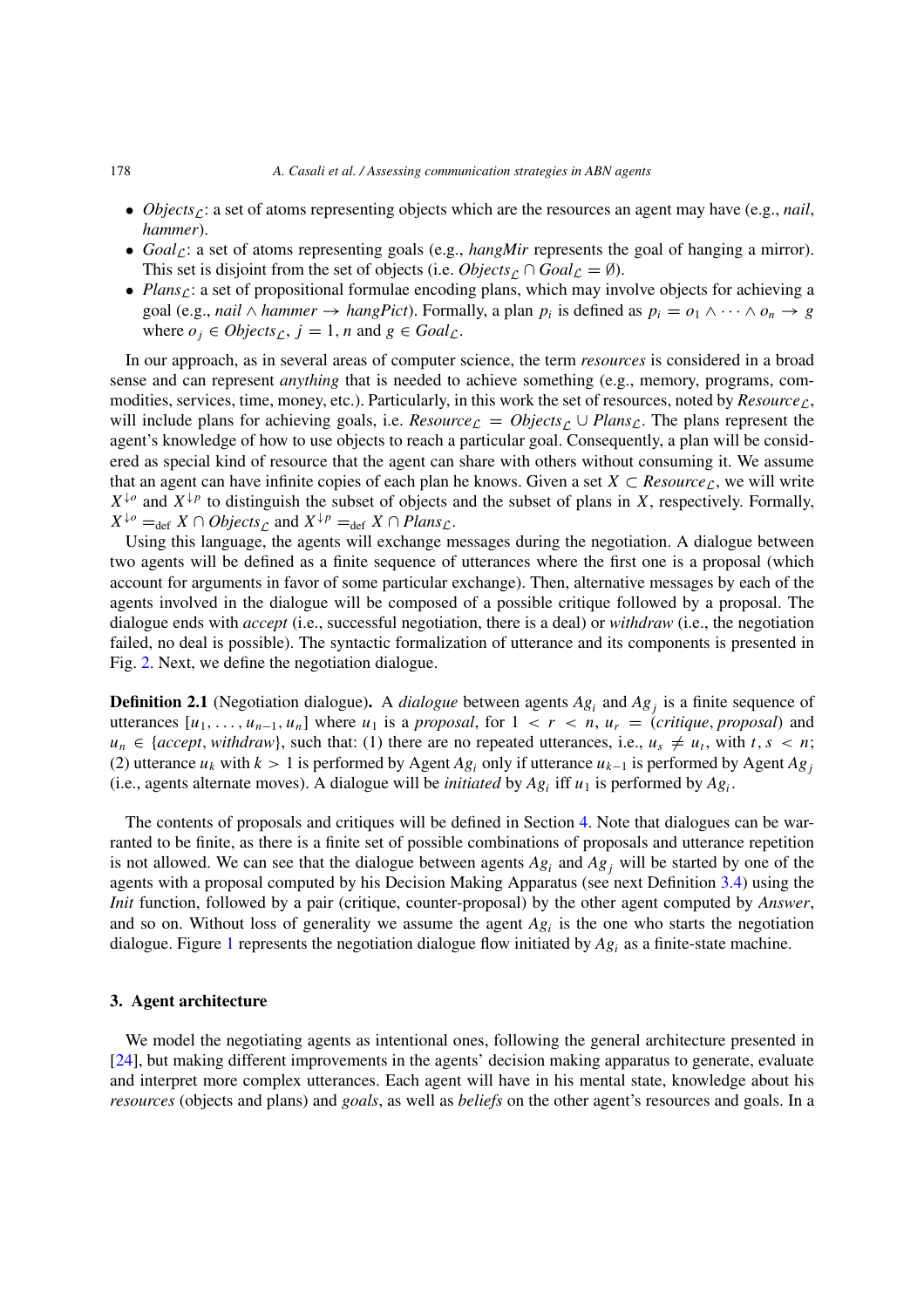

<span id="page-4-0"></span>Fig. 1. Negotiation dialogue flow initiated by *Agi*.

more dynamic agent model a planner may be included with the purpose of generating plans in real time according to the agent's goals (see for example [\[19\]](#page-24-7)). In our approach, the plans are preconfigured as agent's believes and then, the agent selects one of them to reach his current goal. The knowledge and beliefs an agent has about his context are represented using the language  $\mathcal{L}$ , previously defined. From the information available in such a mental state, he will decide if he accepts a received proposal or which pair (critique, proposal) he can offer the other agent in order to reach an agreement. Otherwise he will withdraw from the negotiation.

<span id="page-4-3"></span>**Definition 3.1** (Agent mental state)**.** Let two agents *Agi*, *Ag<sup>j</sup>* be involved in a negotiation. The *mental state* (*MS*) of an Agent  $Ag_i$  is a tuple  $MS_i = \langle R_i, G_i, B_iR_j, B_iG_j, H_i \rangle$ , where:  $R_i, B_iR_j \subset Resource_{\mathcal{L}}$ ;  $G_i$ ,  $B_i G_j \subset \text{Goal}_\mathcal{L}$  and  $H_i$  is the history of the negotiation.<sup>2</sup>

Thus, the mental state of  $Ag_i$  includes a set of available *resources*  $(R_i)$  the agent is willing to negotiate, a set of *goals* to achieve  $(G_i)$ ,<sup>3</sup> as well as belief sets about which resources are available for the opponent agent  $Ag_i$  ( $B_iR_j$ ), and which goals he believes the agent  $Ag_j$  has  $(B_iG_j)$ . Its mental state includes as well the history of the dialogue (see Definition [2.1\)](#page-3-1) with  $Ag_i$ .

<span id="page-4-4"></span>**Example 3.2.** Consider the Motivational Example (*HIA* problem) given in Section [1.](#page-0-4) In the beginning of the negotiation process,  $Ag_1$ 's mental state can be represented as  $MS_1 = \langle R_1, G_1, B_1R_2, B_1G_2, H_1 \rangle$ where:

 $R_1 = \{screw, hammer, screw \land screwDriver \rightarrow hangMir, hammer \land nail \rightarrow hangPict\}$  $G_1 = \{hangPict\},\$  $B_1R_2 = \{mail, screwDriver, screw \land screwDriver \rightarrow repairDesk\},\$  $B_1G_2 = \{repairDesk\},\$  $H_1 = [\cdot]$ .

<span id="page-4-1"></span><sup>&</sup>lt;sup>2</sup>In what follows, we will refer to  $Ag_i$  as a generic agent, and  $Ag_i$  the counterpart agent.

<span id="page-4-2"></span><sup>&</sup>lt;sup>3</sup>Notice that in the case of having  $G_i$  more than one goal, the agent will want to achieve all of them and consequently, we will follow a conjunctive approach of the set.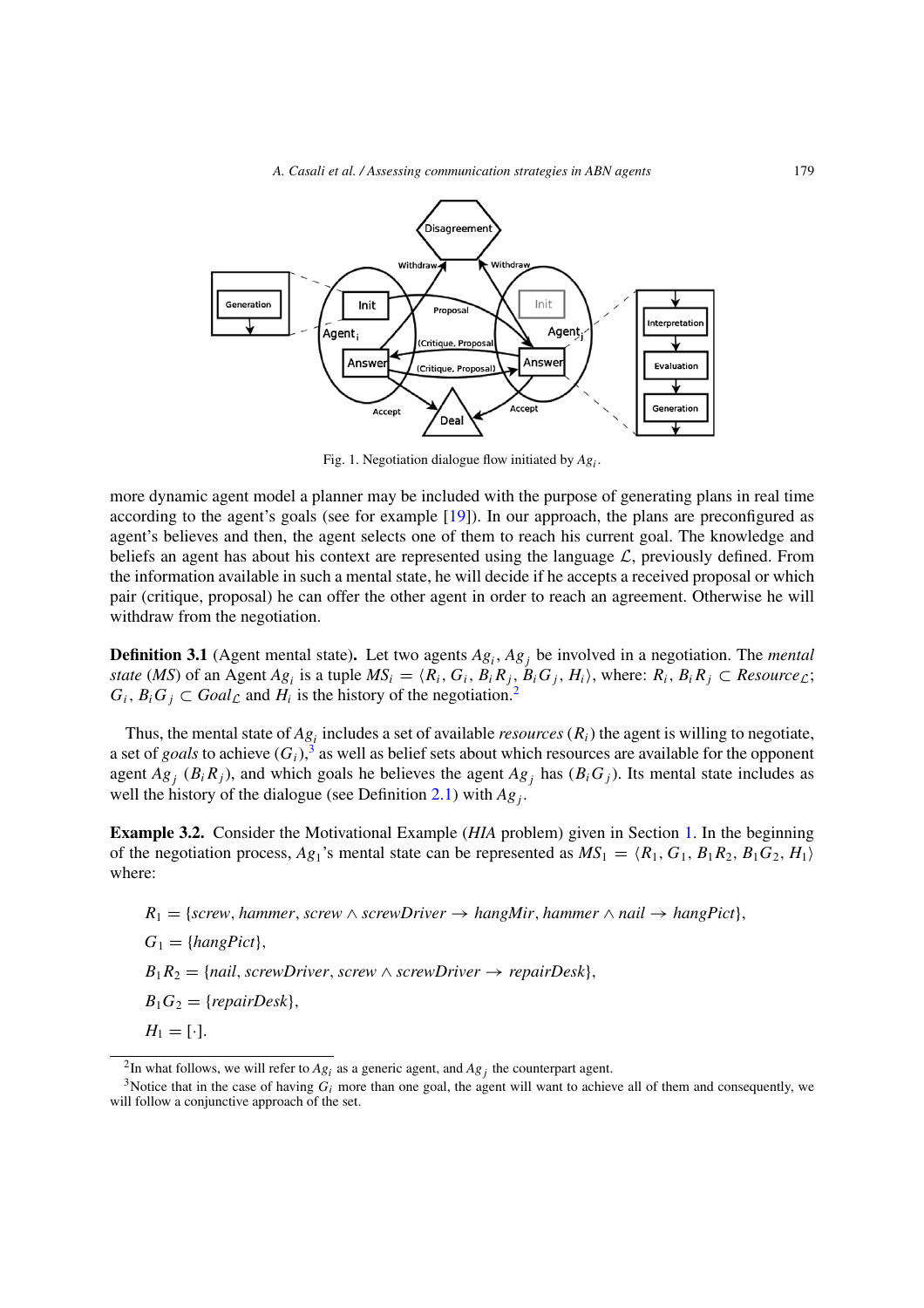In our negotiation scenario, the agents may have missing and incorrect beliefs about each other. From a global viewpoint we want to characterize the sets that account for the agent's correct, incorrect and missing beliefs with respect to his counterpart's resources. Formally:

<span id="page-5-2"></span>**Definition 3.3** (Missing, correct and incorrect beliefs). Let  $Ag_i$ ,  $Ag_j$  be two agents. We will write  $M_i$  to denote the set of resources that  $Ag_i$  does not know that  $Ag_j$  has,  $T_i$  to denote the set of resources that  $Ag_i$ believes that  $Ag_j$  has and this is actually the case, i.e., such beliefs are correct and  $F_i$  to denote the set of resources that  $Ag_i$  believes that  $Ag_j$  has and this is actually not the case, i.e., such beliefs are incorrect. Formally:  $M_i = \overline{B_i R_j} \cap Resource_j$ ,  $T_i = B_i R_j \cap Resource_j$ , and  $F_i = B_i R_j \cap Resource_j$ .

The decision making apparatus the agents employ to act in order to achieve their objectives depends on their mental states (see Definition  $3.1$ ). This apparatus will be in charge of computing those messages the agent will send to the other agent.

As the first dialogue move associated with the initial utterance is a particular one, we will single it out by using an initialization function *Init*. Further messages are computed by another function *Answer*. Formally:

<span id="page-5-1"></span>**Definition 3.4** (Decision making apparatus). The decision making apparatus of an Agent *Ag<sub>i</sub>* is a pair  $DM_i = \langle Init_i, Answer_i \rangle$ , where

- *Init<sub>i</sub>* :  $MS_i \rightarrow MS_i \times Uterance$ ;
- *Answer*<sub>i</sub> :  $MS_i \times U$ tterance  $\rightarrow MS_i \times U$ tterance.

At this stage we purposely leave unspecified the actual definitions of *Init<sup>i</sup>* and *Answeri*, later on in Section [5](#page-10-0) we will provide their specification through high-level algorithms. Thus, in our approach an ABN agent model will be composed of his mental state and his decision making apparatus. Formally:

**Definition 3.5** (Agent model). An agent  $Ag_i$  is a tuple  $\langle MS_i, DM_i \rangle$ , where  $MS_i$  is its mental state and *DM<sup>i</sup>* its decision making apparatus.

# <span id="page-5-0"></span>**4. The agent's utterances**

Based on their mental states, the agents use their decision apparatus to generate illocutions that contain proposals towards reaching their goals. In our approach, after the first move a message may also contain a critique to the last received proposal. Besides, a proposal is an argument that includes what the agent wants to receive  $(Y)$  and what the agent is willing to give in return  $(X)$ , together with a possible *justification* (*J*) explaining why an agent needs what he is asking for  $(S_Y)$  or the beliefs supporting his offer  $(S_X)$ . In turn, both justifications may be empty or a pair composed of a set of resources and a set of goals. The syntax for utterances and their components (i.e., proposal, solution, justification and critique) are shown in Fig. [2.](#page-6-0)

The well formed proposals, according to the defined syntax (see Fig. [2\)](#page-6-0) may be more or less informative, with the following intended meaning:

• Proposal with no explanation  $(S_X = S_Y = \emptyset)$ :

*I propose that you provide me Y in exchange for X.*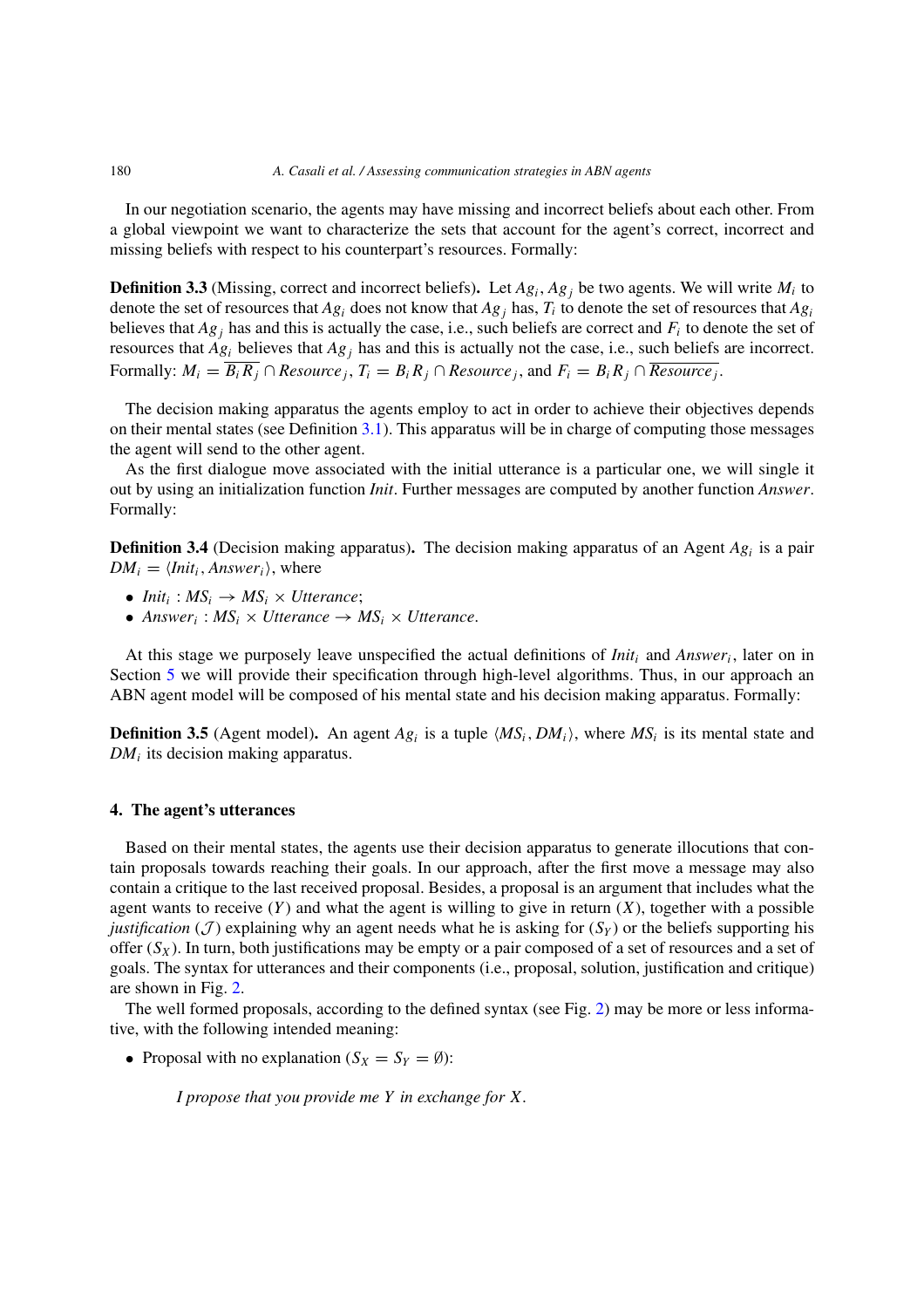Utterance ::= Proposal|Critique*,* Proposal | Accept | Withdraw  $\langle$ Proposal $\rangle ::= \langle \mathcal{J},$  Solution $\rangle$  $\langle$ Solution $\rangle ::= [[X, Y]]_i$  $\langle \mathcal{J} \rangle ::= \langle S_X, S_Y \rangle$  $\langle S_X \rangle ::= \emptyset \mid (E_X, G')$  $\langle S_Y \rangle ::= \emptyset \mid (E_Y, G)$  $\langle$ Critique $\rangle ::= (C_1, C_2, C_3)$ 

where:

- *X*, *Y*, *E<sub>X</sub>*, *E<sub>Y</sub>*, *C*<sub>1</sub>, *C*<sub>2</sub>  $\subset$  *Resource*<sub>L</sub>
- $G'$ ,  $G$ ,  $C_3 \subset \text{Goal}_\mathcal{L}$

<span id="page-6-0"></span>Fig. 2. Syntax for the agents' utterances.

• Proposals with partial justification (explaining the demand  $S_Y \neq \emptyset$ , or the offer  $S_X \neq \emptyset$ ):

*I propose that you provide me Y in exchange for X*, *because if I use*  $E<sub>Y</sub>$  *then I can achieve G*. *I propose that you provide me Y in exchange for X, because I believe that if you use*  $E_X$  *then you can achieve G .*

• Proposals with complete explanation  $(S_X \neq \emptyset)$  and  $S_Y \neq \emptyset$ ):

*I propose that you provide me Y because with EY , I can achieve G*; *in exchange I* offer you  $X$ , because I believe if you use  $E_X$  you can reach  $G'$ .

Note that an agent's proposal can be thought of as an *argument*[4](#page-6-1) whose claim or solution is associated with a possible exchange of resources  $[[X, Y]]_i$ , where *Y* represents what the agent needs to achieve his goals and *X* the resources he offers in exchange together with its support, i.e., the reasons given for requesting and offering resources. The following definition formalizes this concept.

**Definition 4.1** (Proposal). Let  $Ag_i$  be an agent with mental state  $MS_i = \langle R_i, G_i, B_iR_j, B_iG_j, H_i \rangle$ . A *proposal* performed by *Agi*, *proposali*, is a well formed proposal (i.e., defined in Fig. [2\)](#page-6-0) namely, is an argument  $\langle \mathcal{J}, [X, Y] \rangle$ , where  $\langle [X, Y] \rangle$  corresponds to the claim or solution of the argument, and  $\mathcal{J} = \langle S_X, S_Y \rangle$  provides the support associated with the claim.  $S_Y = (E_Y, G)$  justifies what the agent demands or is the empty set, and  $S_X = (E_X, G')$  what he is offering as exchange or is possibly empty, and the following conditions hold:

1.  $X, E_Y \subset R_i$ ;  $G \subset G_i$ ;

<span id="page-6-1"></span><sup>&</sup>lt;sup>4</sup>A full account of argumentation theory and its applications in multiagent systems and belief revision is outside the scope of this article. For further references and insights the reader is referred to [\[12](#page-24-8)].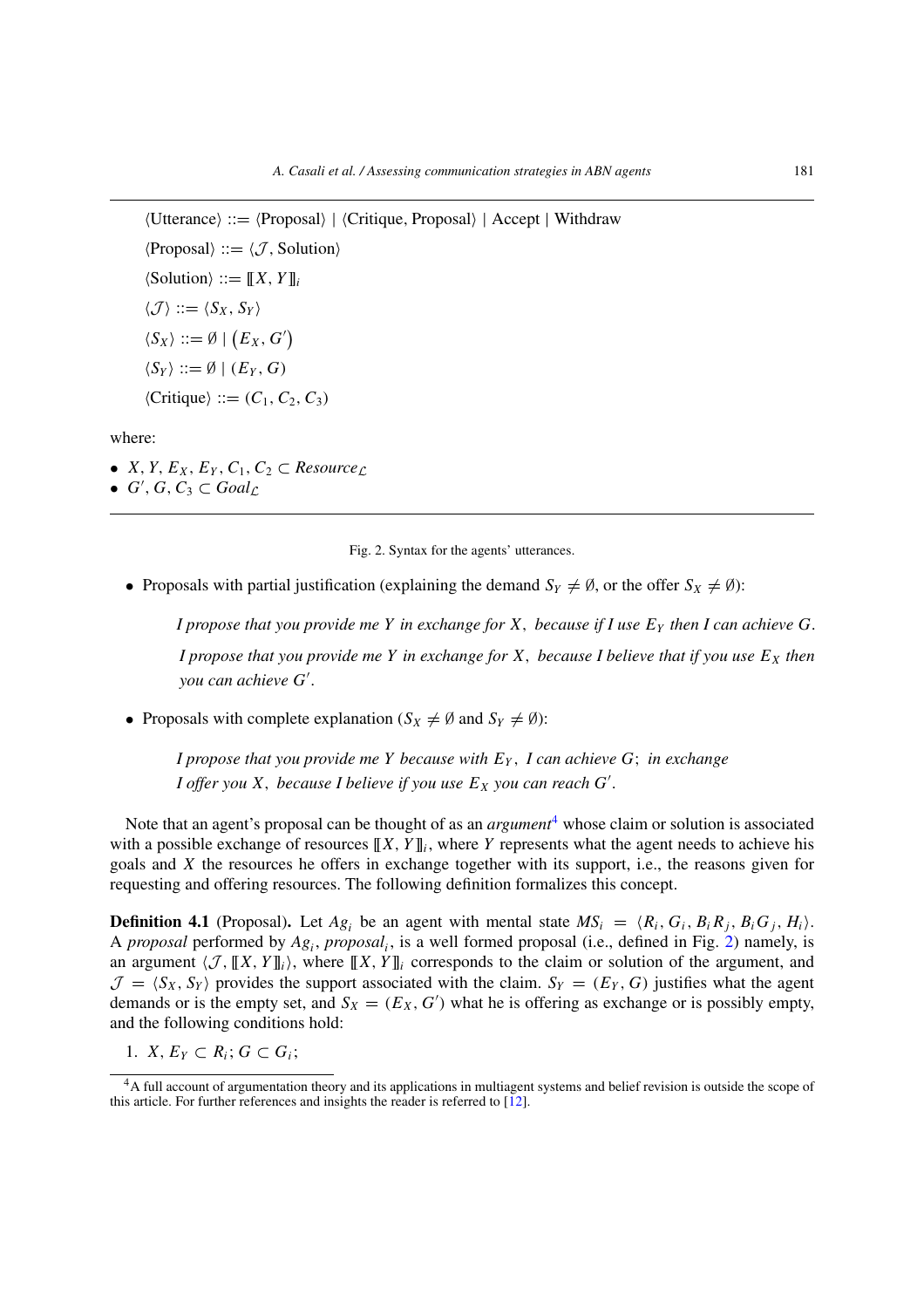2. *Y*,  $E_X \subset B_i R_j$ ;  $G' \subset B_i G_j$ ; 3. *Y* ∪  $E_Y$   $\vdash$  *G*; 4. *X* ∪ *E<sub>X</sub>*  $\vdash$  *G*<sup>'</sup>; 5.  $E_Y \nvdash G;$ 6.  $E_X \nvdash G';$ 7.  $X^{\downarrow o} \cap (Y \cup E_Y) = \emptyset;$ 

8. 
$$
Y^{\downarrow o} \cap (X \cup E_X) = \emptyset
$$
.

Notice that (3) state that  $E_Y$  and *Y* are needed for the agent to reach the goal  $G$ ; (5) means the agent can not reach the goal using only  $E_Y$  and (7) states that no object of *X* is needed by the agent to reach  $G$  – as it suffices to use  $Y \cup E_Y$  to reach *G*, as stated in condition (3). In a similar way, (4), (6) and (8) represent the agent's beliefs respect to what he is offering: (4) expresses he believes that his counterpart needs  $E_X$ and *X* to reach the goal  $G'$  (i.e., what he believes is his opponent's goal); (6) means he believes the other agent can not reach his goal using only  $E<sub>X</sub>$  and (8) states that no object of *Y* is needed by the agent to reach *G* . [5](#page-7-0)

Also, notice that both explanations may be empty allowing the agent to decide which support to communicate his counterpart.

The set of all the proposals an agent can generate is called *Proposal*.

<span id="page-7-1"></span>**Example 4.2** (Example [3.2](#page-4-4) continued). Suppose that in this scenario  $Ag_1$  begins the negotiation process by offering  $Ag_2$  the following proposal  $p_1$ :

*I propose that you provide me with a nail in exchange for a screw, because if I use a hammer and the knowledge about how to hang a picture using a nail and a hammer, then I can hang a picture. In exchange I offer you a screw because if you use your screwdriver and the knowledge about how to repair a desk with these resources, you can do it.*

Then this proposal is denoted by  $p_1 = \langle (S_X, S_Y), [[\{screw\}, \{nail\}]]_1 \rangle$  where the justifications associated with the solution are:

$$
S_X = (\{screwDriver, screw \land screwDriver \rightarrow repairDesk\}, \{repairDesk\})
$$
 and  
 $S_Y = (\{hammer, nail \land hammer \rightarrow hangPict\}, \{hangPict\}).$ 

In the first move the agent that starts the negotiation can only make a proposal to his counterpart, but in the following utterances the agents can reply with a critique to the received proposal, together with a counterproposal. The critiques may have different meanings and are defined as follows.

**Definition 4.3** (Critique). Let a proposal  $\langle \mathcal{J}, [X, Y]_i \rangle$  where:  $\mathcal{J} = \langle (E_X, G'), (E_Y, G) \rangle$  offered by  $Ag_i$ to  $Ag_j$ , we define a *critique*  $C_j$  expressed by agent  $Ag_j$  as  $\langle C_1, C_2, C_3 \rangle$  following the given syntax in Fig. [2,](#page-6-0) where the following conditions hold:

- $C_1$ :  $C_1 \subset Y$  and  $C_1 \cap R_j = \emptyset$  representing that the agent lacks the required objects  $C_1$ .
- $C_2$ :  $C_2 \subset E_X$  and  $C_2 \cap R_j = \emptyset$  expressing that the agent does not have the resources  $C_2$  of the believed support  $E_X$ .
- $C_3$ :  $C_3 \subseteq G'$  and  $C_3 \cap G_j = \emptyset$  communicating that  $C_3$  is not a subset of the agent's goals.

<span id="page-7-0"></span><sup>&</sup>lt;sup>5</sup>We write *X*  $\vdash$  *G* whenever *G*  $\subseteq$  *Cn*(*X*), where *Cn* is a logical consequence operator.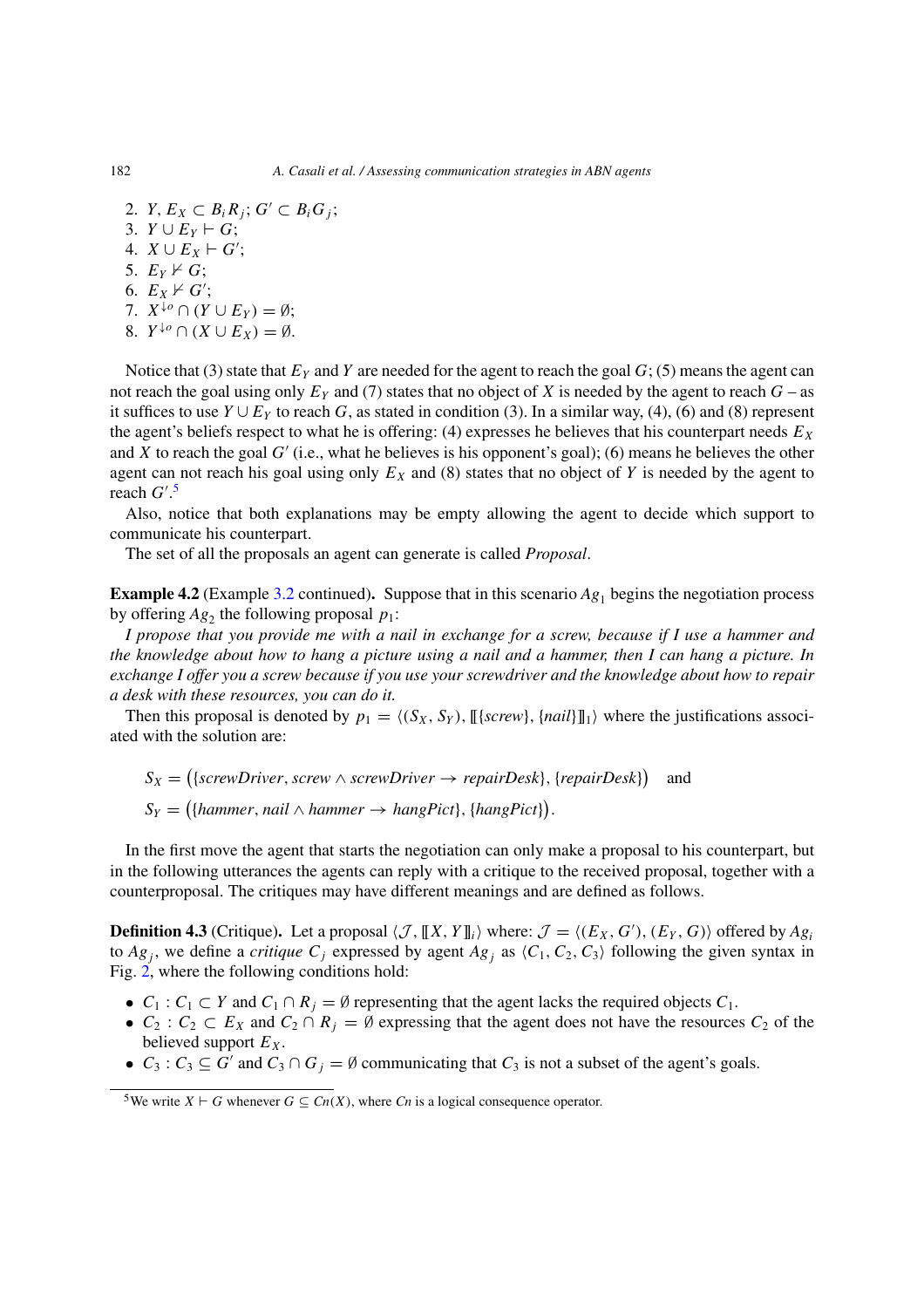Notice that the critique  $C_1$  is oriented towards the original request  $(Y)$ . On the other hand,  $C_2$  and  $C_3$ are critiques to the offer  $(X)$  due to incorrect beliefs that the proposing agent has. Besides, notice that the different components of a critique may be empty and then, the agent must decide which kind of critique he will include in his answer to his counterpart.

We also remark that in a argumentation setting a critique can be considered an attack to the last received proposal. In our approach we only consider *one level attacks* because there is no place for critiques to critiques (i.e. the agents are truthful and know with certainty which resources and objectives they have).  $6$ 

**Example 4.4.** Following with Example [4.2,](#page-7-1)  $Ag_2$  can answer  $Ag_1$  with respect to the received proposal  $p_1$  with some of the following critiques:

- *C*1: I do not have the requested *nail*.
- $\bullet$   $C_2$ : I do not have the knowledge of how to repair a desk with a screw and a screwdriver (i.e.,  $screw \wedge screwDriver \rightarrow repairDesk$ .
- *C*3: My goal is not *repair a desk*.

## *4.1. Proposal evaluation: Solutions and deals*

As previously mentioned, we assume agents  $Ag_i$  and  $Ag_j$  cannot reach their goals on their own, and therefore the problem each agent faces is to find a suitable exchange of resources in the space of possible exchanges ( $\mathcal{P}(R_i) \times \mathcal{P}(R_i)$ ) in order to reach his own goal. In this setting, a proposal can be thought of as an argument  $\langle \mathcal{J}, ||X, Y||_i \rangle$  supporting an exchange of resources. By definition, the pair of resources  $[[X, Y]]$ *i* provides a solution to reach *Ag<sub>i</sub>*'s goal. We define the function  $\odot$  that assigns to each proposal  $\langle \mathcal{J}, \llbracket X, Y \rrbracket_i \rangle$  its *associated solution*.<sup>[7](#page-8-1)</sup>

Following [\[26\]](#page-25-2), we assume that in our approach agents have an *objective consideration* when they evaluate proposals (i.e., they consider a proposal as a tentative proof to reach their goals, and they verify it by examining the validity of its underlying assumptions, such as resource availability). Since each agent is aware of his own resources and goals, he can determine first, in a selfish way, which are the exchanges that provide a solution for his problem. This is formalized in the following definition.

<span id="page-8-2"></span>**Definition 4.5** (Solution). Let  $Ag_i$  be an agent involved in a negotiation, where its mental state is  $MS_i$  =  $(R_i, G_i, B_i, R_j, B_i, H_i)$ . A *solution for Ag<sub>i</sub>* is any pair  $[[X, Y]]_i$ , *X*, *Y*  $\subseteq$  *Resource*<sub> $\mathcal{L}$  such that:</sub>

$$
1. X \subseteq R_i;
$$

2.  $(R_i - X^{\downarrow o}) \cup Y \vdash G_i$ .

We will denote by  $S_i$  the set of all possible solutions for  $Ag_i$ .

Note that *X* stands for those resources that  $Ag_i$  is willing to give to  $Ag_i$ , whereas *Y* is the set of resources that are given to  $Ag_i$  to achieve his goal. In a similar way  $S_i$  is defined. A *deal* for  $Ag_i$  and  $Ag_j$ will be a solution which is applicable for both of them, being formally defined as follows.

**Definition 4.6** (Deal). We will say that  $[[X, Y]]_i$  where  $X, Y \subseteq Resource_{\mathcal{L}}$ , is a *deal* for  $Ag_i$  and  $Ag_j$  iff  $[[X, Y]]_i \in S_i \wedge [[Y, X]]_i \in S_j$ . We will denote with D the set of all deals between  $Ag_i$  and  $Ag_j$ .

<span id="page-8-0"></span><sup>6</sup>These kind of chained attacks can be introduced using a Defeasible Logic Programming framework (see for example [\[23](#page-25-5)]). A full account of such attacks is outside the scope of this article.

<span id="page-8-1"></span> $7$ The function  $\odot$  corresponds to the second component projection.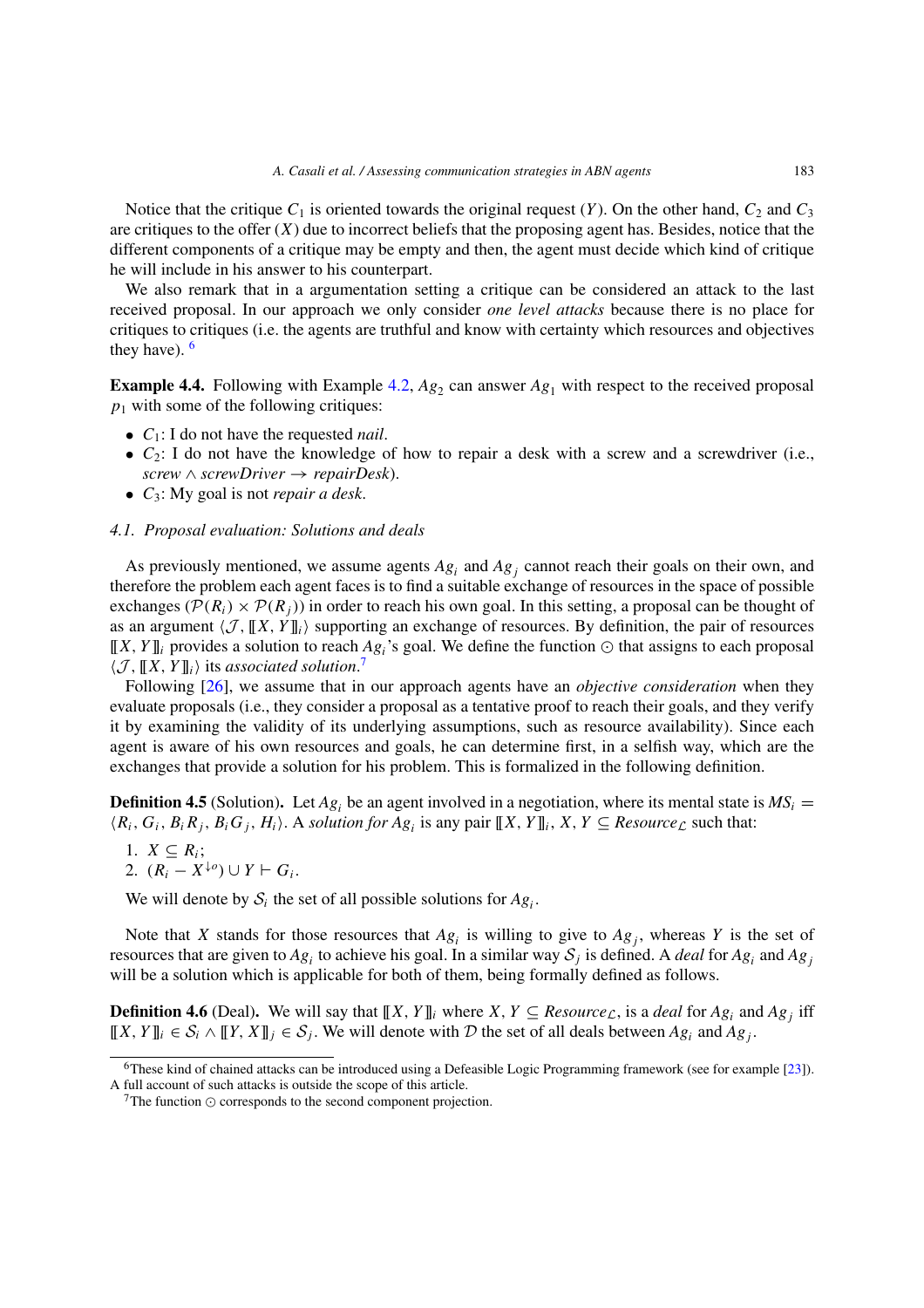From the definitions presented before, the agents' evaluation process can be defined in a simple way as follows: if  $prop = \langle \mathcal{J}, [[X, Y]]_i \rangle$  is an  $Ag_i$  proposal, then *prop* will be accepted by  $Ag_i$  if  $[[Y, X]]_i \in S_i$ . Notice that a proposal *prop* will be accepted only if it is a deal.

On the other hand, the agent has beliefs about his counterpart resources and goals that he can use to make exchange proposals. Then, in his proposal he can offer resources that he believes are useful for his opponent and thus, closer to reach a deal. We formalize these ideas as follows.

<span id="page-9-0"></span>**Definition 4.7** (Belief of solution). Let  $Ag_i$  and  $Ag_j$  be two agents and *X*,  $Y \subseteq Resource_{\mathcal{L}}$ , we will say that  $Ag_i$  *believes*  $[[X, Y]]_i$  is a *solution* for  $Ag_i$  whenever:

1. 
$$
Y \subseteq B_i R_j
$$
;  
2.  $(B_i R_j - Y^{\downarrow o}) \cup X \vdash B_i G_j$ .

We will define  $\mathcal{B}_i \mathcal{S}_j = \{[[X, Y]]_i \mid Ag_i \text{ believes } [[X, Y]]_i \text{ is a solution for } Ag_j\}.$ 

<span id="page-9-1"></span>**Definition 4.8** (Belief of deal). Let  $Ag_i$  and  $Ag_j$  be two agents, we will say that  $Ag_i$  *believes*  $[[X, Y]]_i$  is a *deal* iff:

- 1.  $X \subseteq R_i$ ; 2.  $(R_i - X^{\downarrow o}) \cup Y \vdash G_i;$
- 3.  $Y \subseteq B_i R_j$ ;
- 4.  $(B_i R_j Y^{\downarrow o}) \cup X \vdash B_i G_j$ .

We will define  $\mathcal{B}_i \mathcal{D} = \{[[X, Y]] \mid Ag_i \text{ believes } [[X, Y]]_i \text{ is a deal}\}.$ 

Notice that  $Ag_i$  *believes*  $[[X, Y]]_i$  is a *deal* iff it is a solution for him and he believes that is a solution for his counterpart.

From Definitions [4.7](#page-9-0) and [4.8](#page-9-1) the following propositions hold:<sup>[8](#page-9-2)</sup>

<span id="page-9-3"></span>**Proposition 4.9.**  $[[X, Y]]_i \in S_i$  *and*  $[[X, Y]]_i \in B_iS_i \Leftrightarrow [[X, Y]]_i \in B_iD$ .

<span id="page-9-4"></span>**Proposition 4.10.**  $[[X, Y]]_i \in \mathcal{B}_i \mathcal{D}$  *and*  $[[Y, X]]_i \in \mathcal{S}_i \Rightarrow [[X, Y]]_i \in \mathcal{D}$ .

<span id="page-9-5"></span>**Proposition 4.11.**  $[[X, Y]]_i \in \mathcal{B}_i \mathcal{D}$  *and*  $[[Y, X]]_i \in \mathcal{B}_i \mathcal{D} \Rightarrow [[X, Y]]_i \in \mathcal{D}$ .

Proposition [4.9](#page-9-3) states that if a pair  $[[X, Y]]_i$  is a solution for  $Ag_i$  and he believes that it is also a solution for  $Ag_i$ , then  $Ag_i$  believes that  $[[X, Y]]_i$  is a deal, and the reciprocal also holds. Similarly, Proposition [4.10](#page-9-4) asserts that if the agent  $Ag_i$  believes that  $[[X, Y]]_i$  is a deal and  $[[Y, X]]_i$  is also a solution for  $Ag_i$ , then  $[[X, Y]]_i$  is a deal. Finally, Proposition [4.11](#page-9-5) states that if  $Ag_i$  believes that  $[[X, Y]]_i$  is a deal and  $Ag_i$ believes that  $[[Y, X]]_i$  is a deal, then it holds that  $[[X, Y]]_i$  is a deal.

Figure [3](#page-10-1) shows the set of solutions and beliefs of solutions from the viewpoint of  $Ag_i$ . The dotted line represents the set  $S_j$  of solutions of  $Ag_j$  that the agent does not know with total precision. Because of this,  $Ag_i$  cannot be sure of making a proposal *prop* such that  $\odot (prop) \in \mathcal{D}$ . So, in order to entice agent *Ag<sup>j</sup>* to accept some proposed agreement, *Ag<sup>i</sup>* must choose a proposal *prop* such that he believes that its *associated solution* is a deal, i.e.  $\odot (prop) \in \mathcal{B}_i \mathcal{D}$ . The closer the belief set  $\mathcal{B}_i \mathcal{S}_j$  is to  $\mathcal{S}_j$ , the closer will be  $\mathcal{B}_i \mathcal{D}$  to  $\mathcal{D}$ .

<span id="page-9-2"></span><sup>8</sup>All the propositions and their proofs were formalized in Coq and are available at [http://web.cifasis-conicet.gov.ar/~pilotti/](http://web.cifasis-conicet.gov.ar/~pilotti/Automated_Agent_Negotiation.v) [Automated\\_Agent\\_Negotiation.v.](http://web.cifasis-conicet.gov.ar/~pilotti/Automated_Agent_Negotiation.v)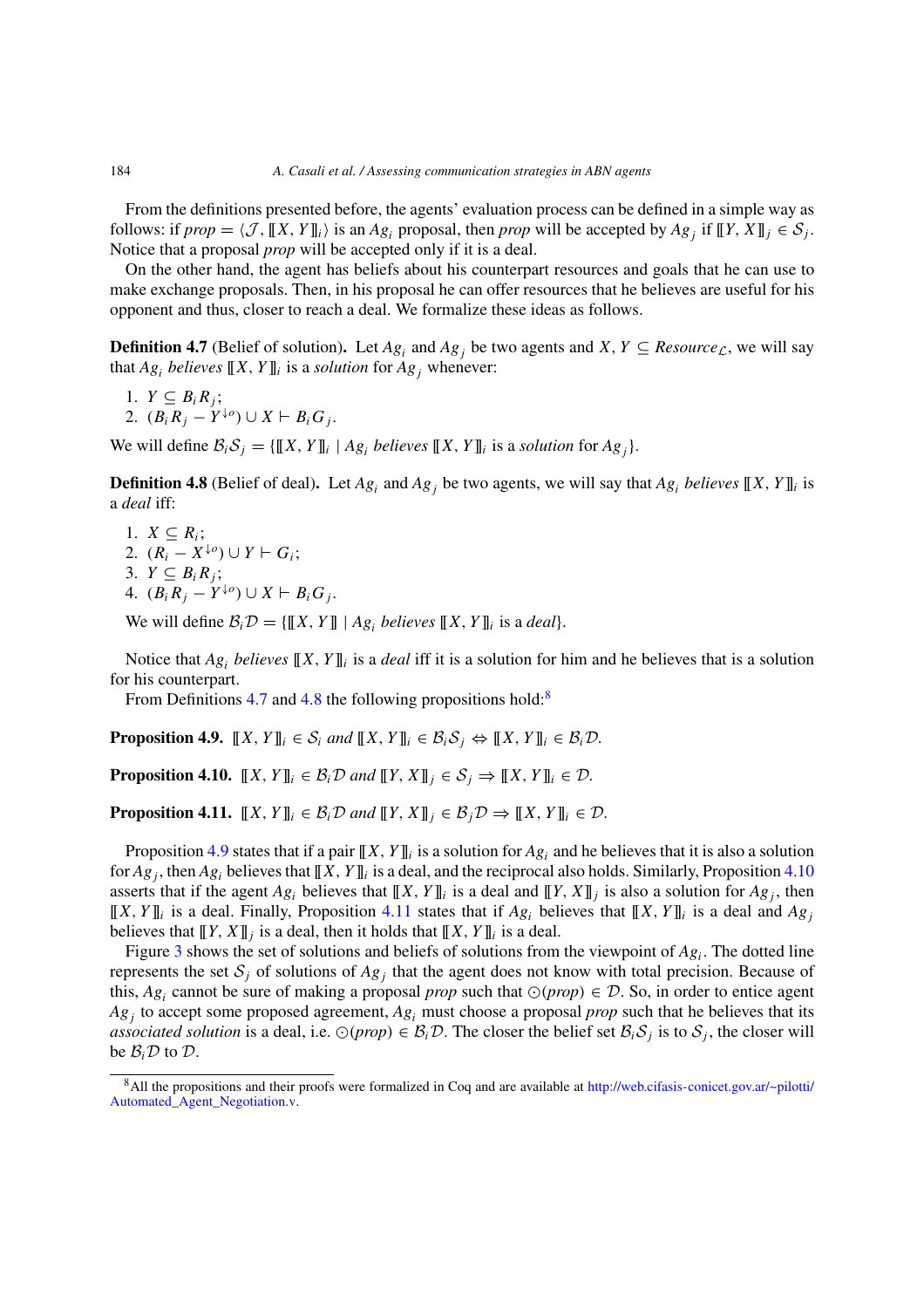

<span id="page-10-1"></span>Fig. 3. Solutions' space from *Ag<sup>i</sup>* viewpoint.

# <span id="page-10-0"></span>**5. Agents equipped with belief revision**

In this section, following the approach presented in [\[24](#page-25-4)] we implement belief revision in ABN agents to improve two important issues in the negotiation: the *proposal generation* and *proposal interpretation*. All the information contained in an incoming proposal is used by an agent to revise his beliefs about his counterpart and then, by having more accurate beliefs, the agent can make proposals that are more likely to be accepted. The authors showed in [\[24](#page-25-4)] that the negotiating agents that implement complete belief revision in these processes (i.e., proposal interpretation and generation) led the negotiation to have better results. In our current work we have improved this agent model equipped with belief revision to be capable of generating and interpreting more complex utterances and we focus our research on the impact that different communication strategies has in the negotiation process. In order to make our analysis self-contained, we will summarize some notions of the belief change theory that we apply in our agent model.

# *5.1. Belief revision operators*

Classic belief change operations introduced in the AGM model [\[1\]](#page-24-9) are known as *expansions*, *contractions* and *revisions*. An expansion incorporates a new belief without warranting the consistency of the resulting epistemic state. A contraction eliminates a belief  $\alpha$  from the epistemic state as well as all those beliefs that make the inference of  $\alpha$  possible. Finally, a revision incorporates a new belief  $\alpha$  to the epistemic state warranting a consistent result, assuming that  $\alpha$  itself is consistent.

As discussed before, in our setting we assume that the agents have their own beliefs about the other agent's resources and goals. It must be noted that the sets of resources and objectives do not change during the negotiation. Only if a deal succeeds at the end of the negotiation process, the actual exchange of resources will take place and consequently the sets *X* and *Y* will be changed. In order to model such a negotiation process in terms of belief revision we will use the notion of *Choice Kernel Set* and *Multiple Kernel contraction* [\[14](#page-24-10)[,16\]](#page-24-11). These notions will be useful for providing a practical approach to belief revision in our context. We provide below a brief review of the formal definitions involved.

**Definition 5.1** (Choice Kernel Set, from [\[14\]](#page-24-10)). Let  $\mathcal{L}$  be a logical language, *R* and *G* finite subsets of  $\mathcal{L}$ and *Cn* a consequence operator. Then  $R \perp \!\!\! \perp G$  is the set of all  $X \subseteq R$  such that:

1. 
$$
G \subseteq Cn(X);
$$

2. If  $Y \subset X$  then  $G \nsubseteq Cn(Y)$ .

The set *R* ⊥⊥ *G* is called *Choice Kernel Set*, and its elements are called *G-Kernels of R*.

Informally, a Choice Kernel Set is a minimal belief subset of the epistemic state from which *G* can be deduced. An element in *R* contributes to make *R* imply *G* if and only if it is an element of some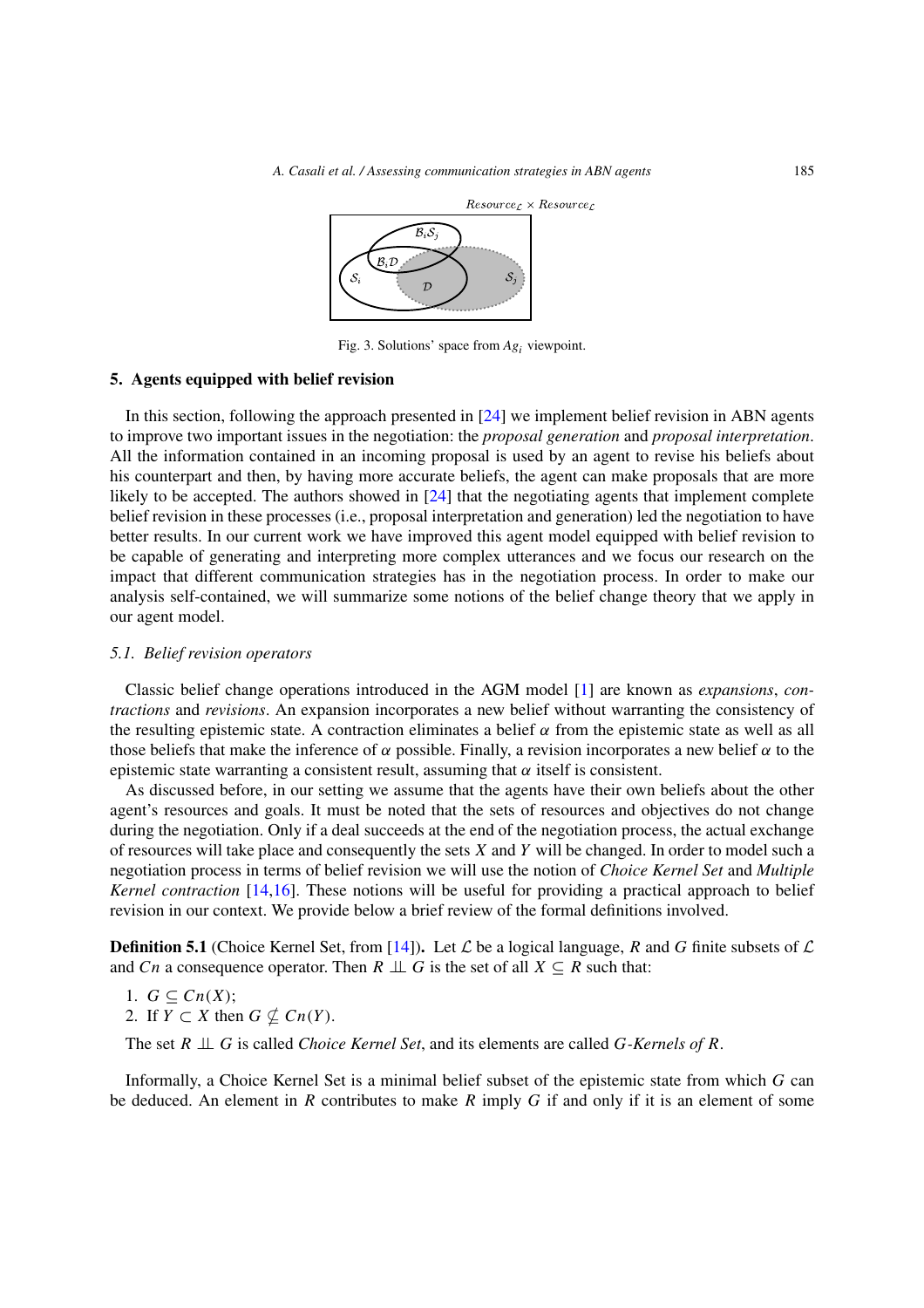*G*-Kernels of *R*. Therefore, removing at least one element of each *G*-kernel of *R*, it is no longer possible to derive *G*. The function that selects sentences to be removed will be called an *incision function* since it makes an incision into every *G*-kernel.

**Definition 5.2** (Incision function, from [\[14](#page-24-10)]). A function  $\sigma$  is an incision function for *R*, iff satisfies for all *G*:

1.  $\sigma(R \perp\!\!\!\perp G) \subseteq |(R \perp\!\!\!\perp G);$ 2.  $\emptyset \neq X \in R \perp \!\!\! \perp G \Rightarrow X \cap \sigma(R \perp \!\!\! \perp G) \neq \emptyset.$ 

The multiple choice contraction operator allows to remove the elements selected by an incision function. Formally:

<span id="page-11-0"></span>**Definition 5.3** (Multiple Kernel contraction, from [\[14\]](#page-24-10)). Let  $\sigma$  be an incision function for *R* and *G* finite subset of L. The *multiple kernel contraction*  $\approx$  for R is defined as:  $R \approx G = R - \sigma(R \perp \perp G)$ .

Next, a revision operator is expressed using two sub-operations: first a contraction and then an expansion (i.e., adding *G* to the resulting set).

<span id="page-11-1"></span>**Definition 5.4** (Revision operator, from [\[16\]](#page-24-11)). Let  $\approx$  be a multiple kernel contraction. Given a finite set of sentences *R*, we define for any finite set *G* the revision operator \*:  $R * G = (R \approx \neg G) \cup G$ , where  $\neg G =_{\text{def}} {\neg g_i : g_i \in G}.$ 

Contracting by the finite set  $\neg G$  is equivalent to contract by the set formed by the negations of the elements in *G*.

# *5.2. Argument generation*

The beliefs a particular agent has about the other agent's resources and goals are significant for proposal generation during negotiation, as they can help reaching a deal. From this information, an agent can infer which proposals he believes are more suitable for the other and consequently, more likely to be accepted. These notions were formalized through the definitions of solutions and belief of solutions (Definitions [4.5](#page-8-2) and [4.8\)](#page-9-1). To generate the arguments an agent can give to his counterpart, we define the function Gen that was firstly introduced in [\[24](#page-25-4)] but for our negotiation model we implement it with some necessary adaptations. This function allows to compute the proposals that are solution to *Ag<sup>i</sup>* (i.e.,  $\odot$ (*prop*) ∈  $S_i$ ) and to compute proposals that are potential solutions for  $Ag_j$  (i.e.,  $\odot$ (*prop*) ∈  $B_i S_j$ ). The Gen function is specified using belief revision operations and some properties that follow from its specification are given.

<span id="page-11-2"></span>**Definition 5.5** (Gen). Let *R*,  $R' \subset Resource_{\mathcal{L}}$  and  $G \subset Goal_{\mathcal{L}}$ , we define a function Gen as follows:

Gen
$$
(R, R', G, i) =_{def} \{ \langle (E_Y, G), [[X, Y]]_i \rangle : Y \cap R = \emptyset, E_Y \subseteq R,
$$
  
 $(E_Y \cup Y) \in (R \cup R' \cup Y) \perp \sqcup G, X \subseteq R - E_Y \}.$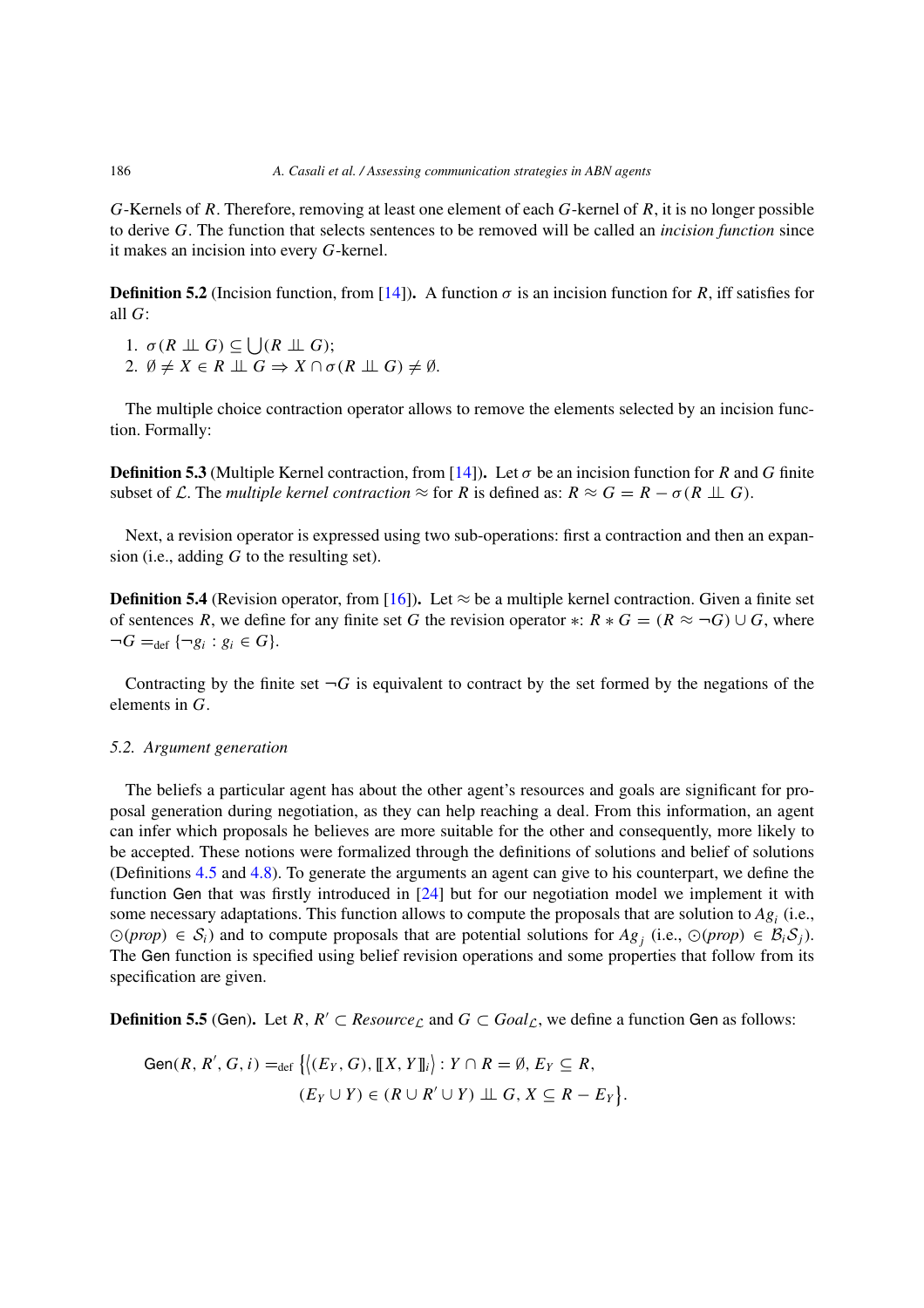The Gen function receives two sets of resources (*R* and *R*') and a set of goals (*G*).<sup>9</sup> As an outcome it generates a set of proposals  $prop_Y = \langle (E_Y, G), [[X, Y]]_i \rangle$  justifying only what the agent  $Ag_i$  demands (i.e.,  $S_Y \neq \emptyset$  and  $S_X = \emptyset$ ) where *Y* and the first set of resources (*R*) are disjoint sets, but  $E_Y$  is a subset of *R*. The union of *Y* and *EY* is a minimal set from which *G* can be deduced. The set *X* corresponds to the unused resources of *R* to achieve *G*.

If the Gen function is executed with adequate arguments, representing  $Ag_i$ 's beliefs with respect to his counterpart's resources and goals, then we can get another set of proposals, which are the believed solutions of his opponent and include a justification of what the agent is offering (*X*). Namely, Gen( $B_i R_j$ ,  $R_i$ ,  $B_i G_j$ , *j*) generates a set of proposals  $prop_X = \langle (E_X, G'), [[X, Y] \rangle \rangle$ .

<span id="page-12-1"></span>**Proposition 5.6.** *Given an agent Agi, where his mental state is*

 $MS_i = \langle R_i, G_i, B_i, R_j, B_i, G_j, H_i \rangle$ 

*then the following holds:*

- (1) *If prop*<sup>*Y*</sup>  $\in$  Gen $(R_i, B_i, R_j, G_i, i)$  *then prop*<sup>*Y*</sup>  $\in$  *Proposal and*  $\odot$  *(prop<sub>Y</sub>*)  $\in$  *S<sub>i</sub>*;
- (2) *If prop*<sub>*X*</sub>  $\in$  Gen $(B_i R_j, R_i, B_i G_j, j)$  *then prop<sub>X</sub>*  $\in$  *Proposal and*  $\odot$  *(prop<sub>X</sub>)*  $\in$   $B_i S_j$ .

Condition (1) establishes that the Gen function computes all the minimal proposals that are solutions for *Ag<sup>i</sup>* from *his point of view*, namely, using as parameters his resources (*Ri*), his belief about the other agent's resources  $(B_i R_j)$  and his goal  $(G_i)$ . These proposals have the justification of what the agent demands. On the other hand, in (2) the Gen function computes the proposals that *Ag<sup>i</sup> thinks that are solutions for Ag<sub>i</sub>*, i.e., using as parameters his beliefs about the other agent's resources ( $B_i R_j$ ), his own resources  $(R<sub>i</sub>)$  and his belief about the other agent's goal  $(B<sub>i</sub>G<sub>i</sub>)$ . In this case, the function returns the justification of what the agent is offering. In summary, Proposition [5.6](#page-12-1) shows that the possible proposals that can be generated via an implementation of Gen are potential solutions for the negotiation problem between the agents involved. To compute the proposal with a complete justification the agents proceed to properly combine the information obtained in  $prop_X$  and  $prop_Y$  which have a common solution  $\odot (prop)$ . This process is implemented through high-level algorithms (see Section [5.5\)](#page-14-0).

From the set of possible proposals obtained by the Gen function, the agent must select one exchange to configure the argument he will communicate to the other agent in his utterance. He must also decide which justification to include and whether to make a critique or not to the last proposal received.

# <span id="page-12-2"></span>*5.3. Utterance selection: Argument and critique*

In our approach, after the first illocution the agent's utterances may be conformed by a critique and a proposal: *(Critique, Proposal)*. The critique and proposal communicated by *Ag<sup>i</sup>* are respectively defined by  $C = \langle C_1, C_2, C_3 \rangle_i$  and  $\langle \mathcal{J}, [X, Y]_i \rangle$ . The utterance selection mechanism of the negotiating agents will be in charge of the following actions: (i) with respect to the argument or proposal, to select – from a given set of possible exchanges (i.e., pairs  $[[X, Y]]_i$ ) that an agent may send to its counterpart, the one which is the more appropriate from his point of view and to decide whether to include a justification (i.e.,  $S_X$  or  $S_Y$ ) in the argument  $\mathcal J$  and (ii) if it is convenient for him to make a critique and if so, which one to choose (i.e.,  $C_1$ ,  $C_2$  or  $C_3$ ).

<span id="page-12-0"></span><sup>9</sup>Note that *X* has to belong to *R* as the agent cannot give away something he does not have. However, the definition is broad enough to allow that *Y* stands for anything that allows an agent to reach his goal.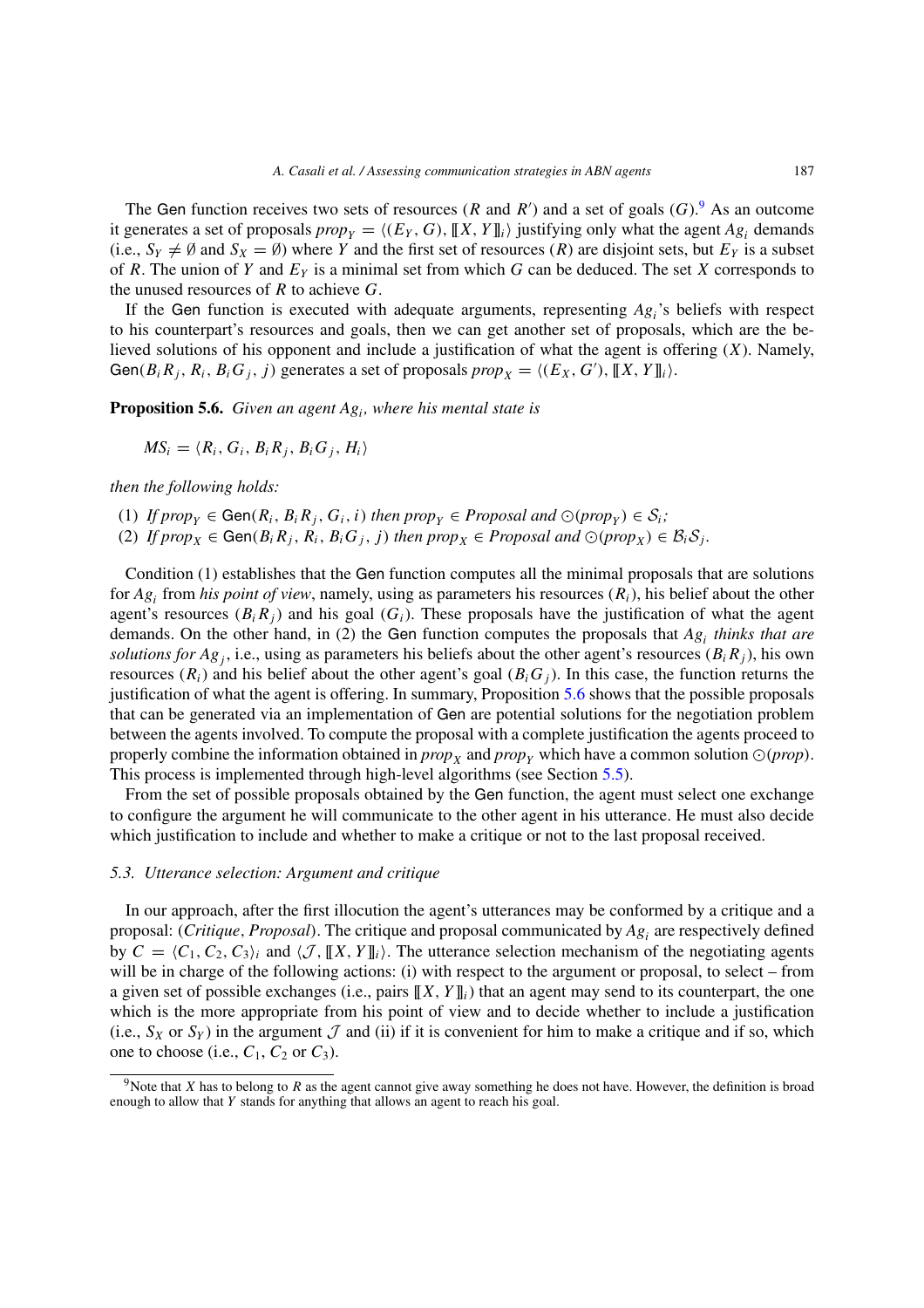*Argument selection.* Different selection mechanisms may be defined for each negotiating agent; an overview of some relevant approaches can be seen in [\[26\]](#page-25-2). Reference [\[30](#page-25-6)] introduce a negotiation model based on an information-based measure (to represent the information gain) and utility-based function (to represent the utility gain). The negotiation strategies are based on two primitive concepts: intimacy (degree of closeness) and balance (degree of fairness). Arguments are selected in order to obtain a successful deal and to reach a target intimacy level.

In our approach, inspired by [\[30\]](#page-25-6) we propose an agent selection mechanism based on an Information function  $I : H \times Proposal \rightarrow \mathbb{R}$  (where *H* stands for the history of the negotiation, see Definition [3.1\)](#page-4-3) and an Utility function  $U : Proposal \rightarrow \mathbb{R}$ . Diverse selection mechanisms can be defined combining these functions to represent different agent behaviors. According to the agent personality and the social relation he has with his counterpart, the function combining *I* and *U* may be defined in a suitable way. For example, we can propose a possible selection function as follows: agents should select the proposal *prop*  $\in$  *Proposal* that maximizes a weighted sum  $\lambda_U U (prop) + \lambda_I I (prop)$  and in case of having more than one maximum, the proposal will randomly be chosen between them. For simplicity we can suppose that both agents use the same utility and information functions, but each agent may consider different weights, which stand for different kinds of agents (some possible alternatives are shown in our running example in Section [5.6\)](#page-16-0).

The Utility function for  $Ag_i$  (respectively for  $Ag_i$ ) with respect to  $prop = \langle (S_X, S_Y), [[X, Y]]_i \rangle$  may be defined as the difference of the cost of the resources offered to be exchanged, and defined as follows:

$$
U_i(prop) = \sum_{r \in Y} Cost(r) - \sum_{r \in X} Cost(r)
$$

and the agents' Information function is defined as:

$$
I_i(H, prop) = \sum_{r \in Y} \mathbf{1}_{\text{get}}(H, r) + \sum_{r \in X} \mathbf{1}_{\text{give}}(H, r) + \sum_{r \in E_Y} \mathbf{1}_{\text{own}}(H, r) + \sum_{r \in G} \mathbf{1}_{\text{goal}}(H, r),
$$

where  $\mathbf{1}_{\text{get}}(H, r)$  returns 1 if for all  $\langle \langle (E_Y, G)(E_X, G') \rangle, [[X, Y]]_i \rangle \in H, r \notin Y$ . In a similar way  $\mathbf{1}_{\text{view}}$ ,  $\mathbf{1}_{\text{own}}$  and  $\mathbf{1}_{\text{eval}}$  are defined. The intuition is that given a dialogue *H* a proposal *prop* is more informative if its elements were not stated in previous locutions.

*Critique selection.* After receiving a proposal in an incoming utterance, an agent can make, in the next move, different kinds of critiques. For example if the agent *Ag<sup>j</sup>* receives from *Ag<sup>i</sup>* the proposal  $prop = \langle (S_X, S_Y), [[X, Y]]_i \rangle$ ,  $Ag_j$  can always select critique  $C_1$  if the appropriate conditions hold, but he can only select  $C_2$  and  $C_3$  if the justification  $S_X$  was given in the last argument proposed by  $Ag_i$  (i.e.,  $S_X \neq \emptyset$ ).

Different types of agents may be defined considering diverse critical strategies. For instance, more critical agents will communicate all the possible critiques whereas more reserved ones may communicates only some of them, or none. We show the performance of different kinds of agents using diverse critique strategies in the simulations we have conducted (see Section [6\)](#page-17-0).

#### <span id="page-13-0"></span>*5.4. Utterance interpretation*

When an agent receives an incoming utterance, an interpretation mechanism must be invoked in order to update the agent's mental state accordingly. As an utterance is composed of a proposal and a possi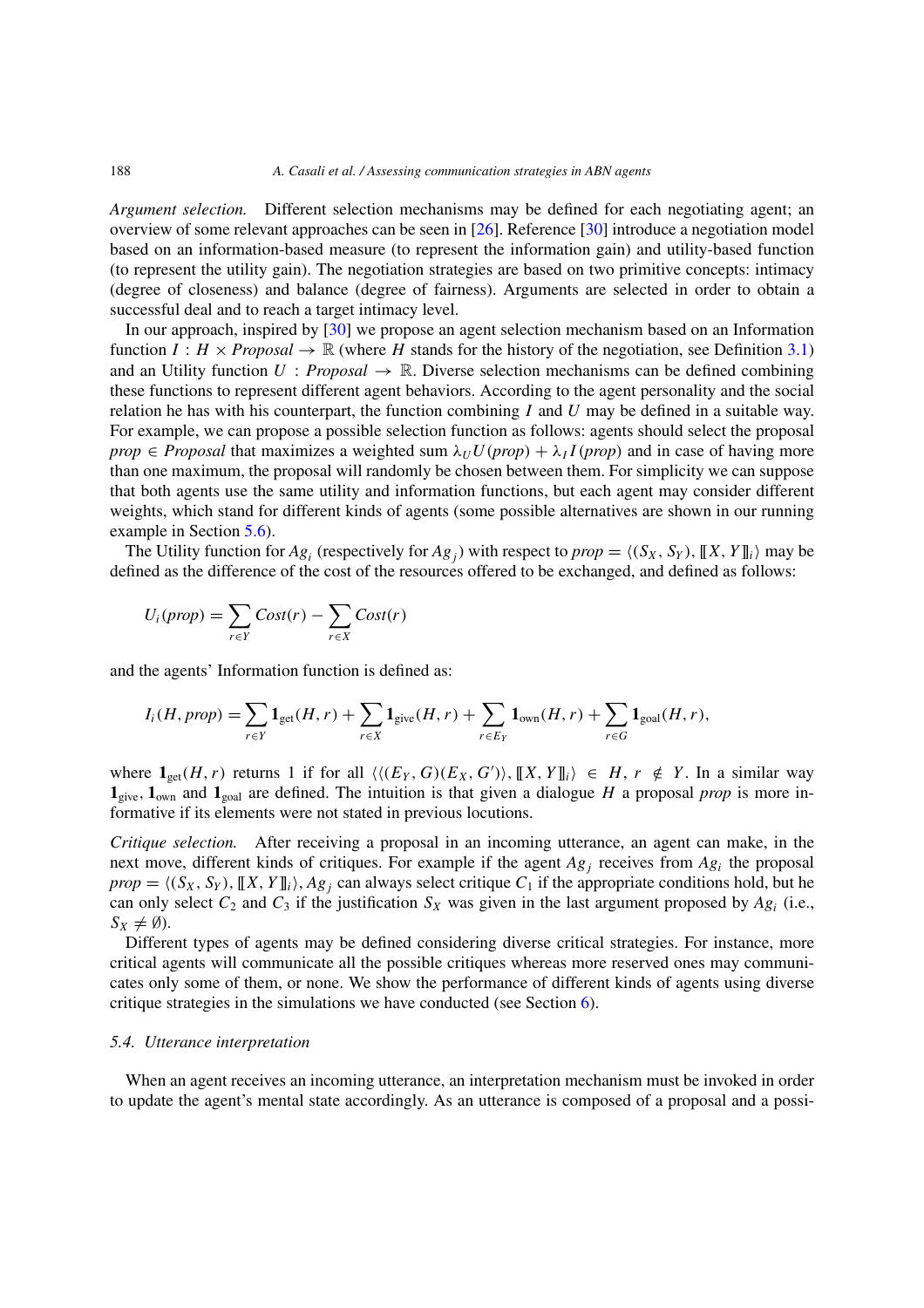ble critique. i.e.,  $u_r = \langle critique, proposal \rangle$ , the agent can take advantage of both parts of the received message to update his beliefs.

*Argument interpretation.* In our framework, the proposal interpretation is based on the following intuition: since agents are truthful, benevolent and aware of their own resources, when an agent *Ag<sup>j</sup>* receives a proposal  $prop = \langle \langle (E_X, G')(E_Y, G) \rangle, [[X, Y]]_i \rangle$  from  $Ag_i$ , then  $Ag_j$  can infer the following information:

- (1) If  $Ag_i$  asks for *Y*, then  $Ag_j$  believes  $Ag_i$  does not have *Y* as resource.
- (2) If  $Ag_i$  uses  $E_Y$ , then  $Ag_i$  believes  $Ag_i$  has  $E_Y$  as a resource.
- (3) If  $Ag_i$  offers *X*, then  $Ag_i$  believes  $Ag_i$  has *X* as resource.
- (4) If  $Ag_i$  wants to reach  $G$ , then  $Ag_i$  believes  $Ag_i$  has  $G$  as Goal.

Then, the agents will change their beliefs according to the intuitions presented before, using belief revision operations. Let *contract* and *revise* be implementations of the operators ≈ and ∗ respectively (see Definitions [5.3](#page-11-0) and [5.4\)](#page-11-1), and  $prop = \langle \langle (E_X, G') , (E_Y, G) \rangle$ ,  $[[X, Y]]_i \rangle$  an  $Ag_i$  proposal received by  $Ag_j$ . The following steps, which can be seen as variable assignments, implement the agent's interpretation process:

- (1)  $B_i R_i \leftarrow contract(B_i, Y)$ .
- (2)  $B_i R_i \leftarrow \text{revise}(B_i R_i, E_Y)$ .
- (3)  $B_i R_i \leftarrow \text{revise}(B_i R_i, X)$ .
- (4)  $B_iG_i \leftarrow \text{revise}(B_iG_i, G)$ .

Notice that in our approach the agent mental state does not represent the beliefs about his counterpart beliefs (e.g.,  $B_i B_j \beta$ ). Thus, an agent cannot use the support of what his counterpart is offering  $E_X$  to make a revision of this kind of beliefs.

*Critique interpretation.* When an agent  $Ag<sub>j</sub>$  receives a critique from  $Ag<sub>i</sub>$  to his last proposal:  $C =$  $\langle C_1, C_2, C_3 \rangle$ *i*, then  $Ag_j$  can infer the following information:

- (1) If  $C_1 \neq \emptyset$  and  $C_1 \cap R_i = \emptyset$  then,  $Ag_j$  believes  $Ag_i$  does not have  $C_1$  resources.
- (2) If  $C_2 \neq \emptyset$  and  $C_2 \cap R_i = \emptyset$  then,  $Ag_j$  believes  $Ag_i$  does not have  $C_2$  resources.
- (3) If  $C_3 \neq \emptyset$  and  $C_3 \cap G' = \emptyset$  then,  $Ag_i$  believes that  $C_3$  is not part of  $Ag_i$ 's goals.

Using belief revision operations, *Ag<sup>j</sup>* will change his beliefs according to the information received in the critiques. In this case only the *contract* operator is needed and the agent's interpretation is as follows:

- (1)  $B_i R_i \leftarrow contract(B_i R_i, C_1)$ .
- (2)  $B_j R_i \leftarrow contract(B_j R_i, C_2)$ .
- (3)  $B_iG_i \leftarrow contract(B_iG_i, C_3)$ .

In this way, an agent that takes full advantage of the utterance interpretation process can make that the computation of the belief set  $\mathcal{B}_i \mathcal{S}_j$  may be closer to  $\mathcal{S}_j$  and consequently, the resulting set of possible deals  $\mathcal{B}_i \mathcal{D}$  may be closer to  $\mathcal D$  as well (as illustrated in Fig. [3\)](#page-10-1).

#### <span id="page-14-0"></span>*5.5. The agent's decision model*

We have implemented the agent's decision making apparatus (defined in Section [3\)](#page-3-0) by using two algorithms *Init* and *Answer*. The algorithm *Init* is in charge of starting the negotiation. First, it selects a proposal (including a justification) that the agent  $Ag_i$  believes is a deal ( $B_i\mathcal{D}$ ) which it has not been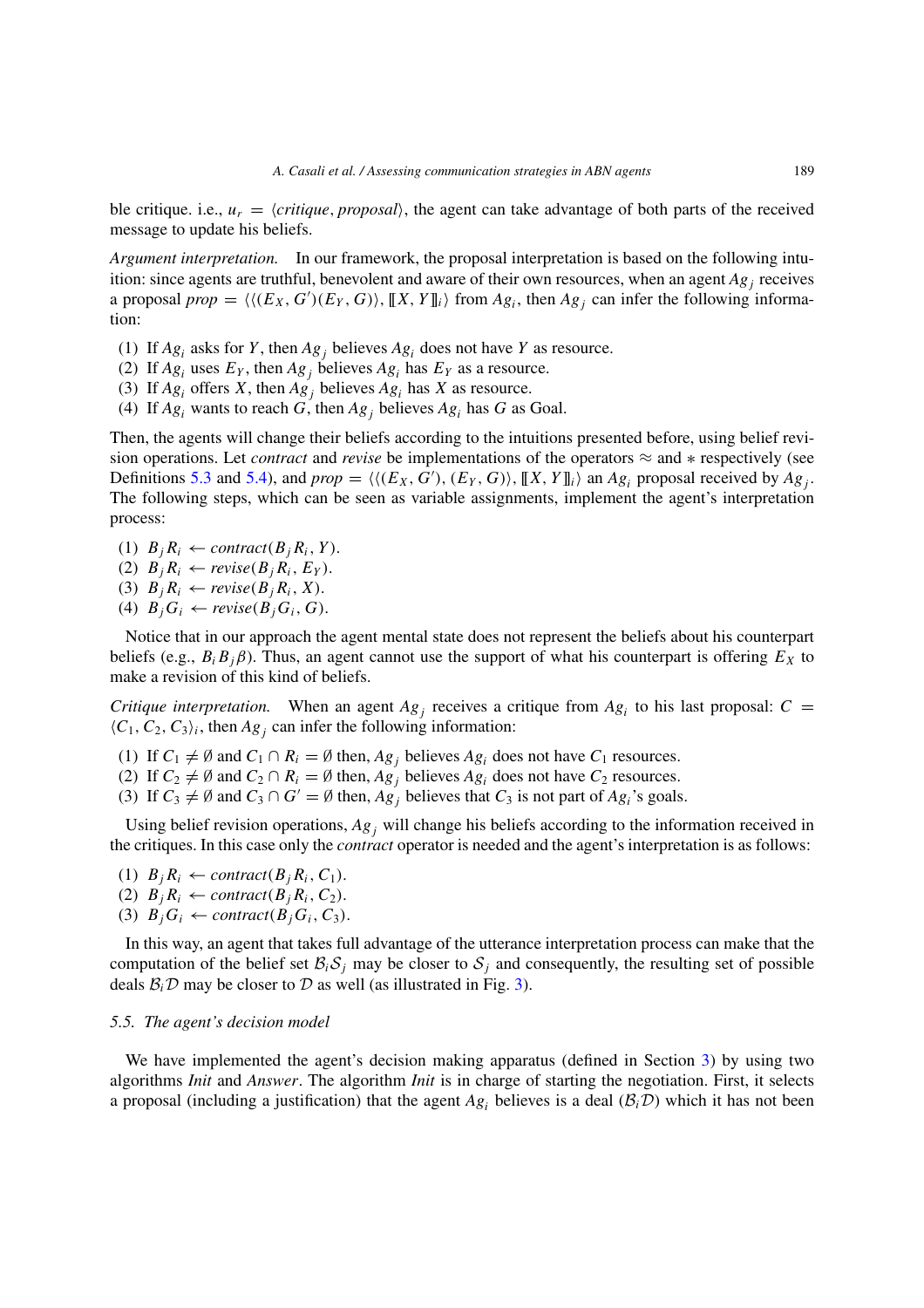proposed before. If such a proposal does not exist, it tries to send a proposal associated with his own solutions  $(S_i)$ . If this fails, the agent sends a withdraw message. On its turn, *Answer* receives a proposal and a possible critique. Firstly, the agent's beliefs are revised and it checks if the associated solution of the proposal is a solution to the agent's problem, and in that case the proposal is accepted. If that is not the case, a critique selection mechanism is computed and *Init* is invoked to generate a new proposal. High-level algorithms for *Init<sup>i</sup>* and *Answer<sup>i</sup>* are given next.

**Algorithm [1](#page-15-0)**: In line 1, the function Gen (i.e., a suitable implementation of the Gen function specified in Definition [5.5\)](#page-11-2) is used to compute the set of proposals  $propSet<sub>Y</sub>$  such that their associated solutions belong to  $S_i$  (see Proposition [5.6\)](#page-12-1). Similarly, in line 2, Gen is used to compute the set of proposals *propSet*<sub>*X*</sub> that the agent believes their associated solutions belong to  $\mathcal{B}_i \mathcal{S}_j$  (see Proposition [5.6\)](#page-12-1). In line 3, the set *propSet*<sub>*XY*</sub> is computed combining the proposals of *propSet<sub>X</sub>* and *propSet<sub>Y</sub>* such that their associated solutions are the same and then, are potential deals. In line 4, those proposals that have been offered before are discarded. The *select* function chooses one proposal out of the set *propSet* of possible candidate proposals. Finally, the selected *prop* is added to *H*.

**Algorithm [2](#page-16-1)**: In line 1, the history  $H$  is updated, Then, in lines 2–8, the agent updates his mental state following the steps of utterance interpretation presented in Section [5.4.](#page-13-0) In lines 9–10 the set *propSet<sup>Y</sup>* is computed and the agent checks if the associated solution of received proposal (*prop*) is a solution for him. Then, in line 13 the critique is generated. Finally, in line 14, for generating a counter-proposal the same lines of code as the ones in *Init* are to be executed (as *Init* generates proposals). Therefore, for the sake of simplicity and in order to avoid repeating code, a call to *Init* is used.

The proposed argumentation-based negotiation framework for two agents equipped with belief revision has been implemented using logic programming following the algorithms presented above. Based on such algorithms, concrete negotiating agents can be specified by instantiating their mental state and

# <span id="page-15-0"></span>**Algorithm 1** Init

```
Input: MSi
Output: Proposal
 1: \text{propSet}_Y \leftarrow \text{Gen}(R_i, B_i R_j, G_i, i)2: \text{propSet}_X \leftarrow \text{Gen}(B_i R_j, R_i, B_i G_j, j)3: \text{propSet}_{XY} \leftarrow \text{propSet}_X \oplus \text{propSet}_Y4: propSet ← propSet<sub>XY</sub> – sent<sub>i</sub>(H)
 5: if \text{propSet} \neq \emptyset then
 6: prop \leftarrow select(propSet, H)7: add(H, prop)
 8: return prop
 9: else
10: propSet ← propSet<sub>Y</sub> – sent<sub>i</sub>(H)
11: if propSet \neq \emptyset then
12: prop \leftarrow select(propSet, H)
13: add(H, prop)
14: return prop
15: else
16: return withdraw
17: end if
18: end if
```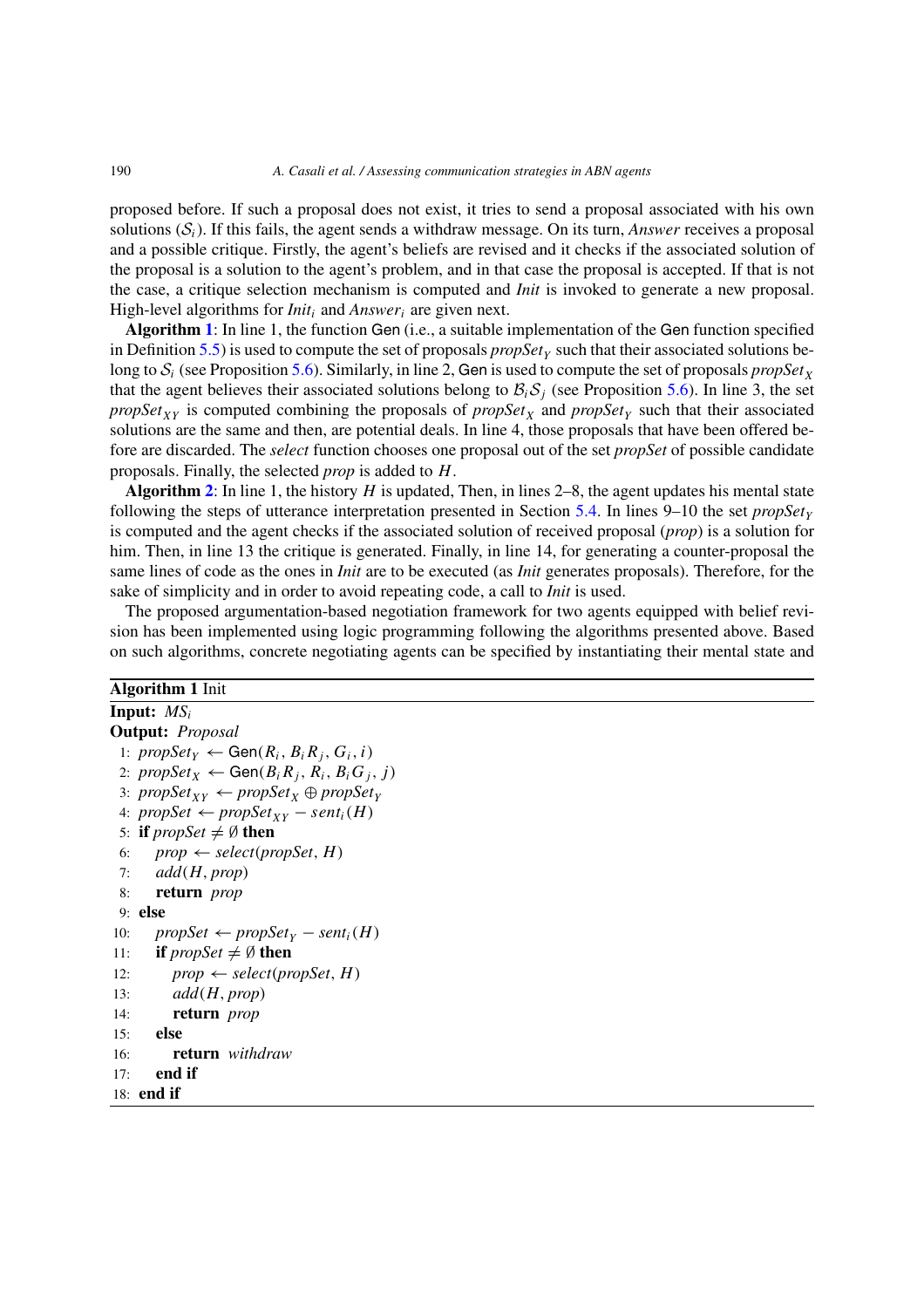| АІgol ІШШ <i>4</i> Анэмсі                                                        |  |  |  |  |  |
|----------------------------------------------------------------------------------|--|--|--|--|--|
| <b>Input:</b> $MS_i$ , Critique, Proposal                                        |  |  |  |  |  |
| <b>Output:</b> $MS_i$ , Critique, Proposal                                       |  |  |  |  |  |
| 1: $add(H, prop)$                                                                |  |  |  |  |  |
| 2: $B_i R_j \leftarrow contract(B_i R_j, C_1)$                                   |  |  |  |  |  |
| 3: $B_i R_j \leftarrow contract(B_i R_j, C_2)$                                   |  |  |  |  |  |
| 4: $B_i G_j \leftarrow contract(B_i R_j, C_3)$                                   |  |  |  |  |  |
| 5: $B_i R_j \leftarrow contract(B_i R_j, Y)$                                     |  |  |  |  |  |
| 6: $B_i R_j \leftarrow revise(B_i R_j, E_Y)$                                     |  |  |  |  |  |
| 7: $B_i R_j \leftarrow \text{revise}(B_i R_j, X)$                                |  |  |  |  |  |
| 8: $B_i G_j \leftarrow \text{revise}(B_i G_j, G)$                                |  |  |  |  |  |
| 9: $\text{propSet}_Y \leftarrow \text{Gen}(R_i, B_i, R_j, G_i, i)$               |  |  |  |  |  |
| 10: if $\odot$ ( <i>prop</i> ) $\in$ $\odot$ ( <i>propSet<sub>y</sub></i> ) then |  |  |  |  |  |
| return accept<br>11:                                                             |  |  |  |  |  |
| 12: else                                                                         |  |  |  |  |  |
| $crit \leftarrow GenCrit(MS_i)$<br>13:                                           |  |  |  |  |  |
| $prop \leftarrow init_i(MS_i)$<br>14:                                            |  |  |  |  |  |
| 15: <b>return</b> crit, prop                                                     |  |  |  |  |  |
| 16: <b>end</b> if                                                                |  |  |  |  |  |

<span id="page-16-1"></span>**Algorithm 2** Answer

setting the selection function in charge to choose the proposal to negotiate and the communication strategy, responsible for deciding the justification and the critique to expose.

# <span id="page-16-0"></span>*5.6. Running example: The HIA problem revisited*

We consider the modified version of the *Home Improvement Agents* example [\[20\]](#page-24-4) presented in Sec-tion [1,](#page-0-4) as a case study of our approach. We will assume that  $Ag_1$  and  $Ag_2$  are two collaborative agents that negotiate for mutual benefit. In the proposed scenario,  $Ag<sub>1</sub>$  has the following initial mental state:

 $R_1 = \{screw, hammer, screw \land screwDirect\}$ ,  $\rightarrow hangMir, hammer \land nail \rightarrow hangPic1\}$  $G_1 = \{hangPict\},\$  $B_1R_2 = \{nail, screwDriver, screw \land screwDriver \rightarrow repairDesk\},\$  $B_1G_2 = \{repairDesk\},\$  $H_1 = [\cdot]$ 

and  $Ag<sub>2</sub>$  has as initial mental state:

 $R_2 = \{mail, screwDriver, hammer \land nail \rightarrow hangMir\},$  $G_2 = \{hangMir\},\$  $B_2R_1 = \{screw, \text{ screw} \land \text{ screw} \}$ *,*  $\rightarrow$  *hangPict* $\}$ *,*  $B_2G_1 = \{\cdot\},\$  $H_2 = [\cdot]$ .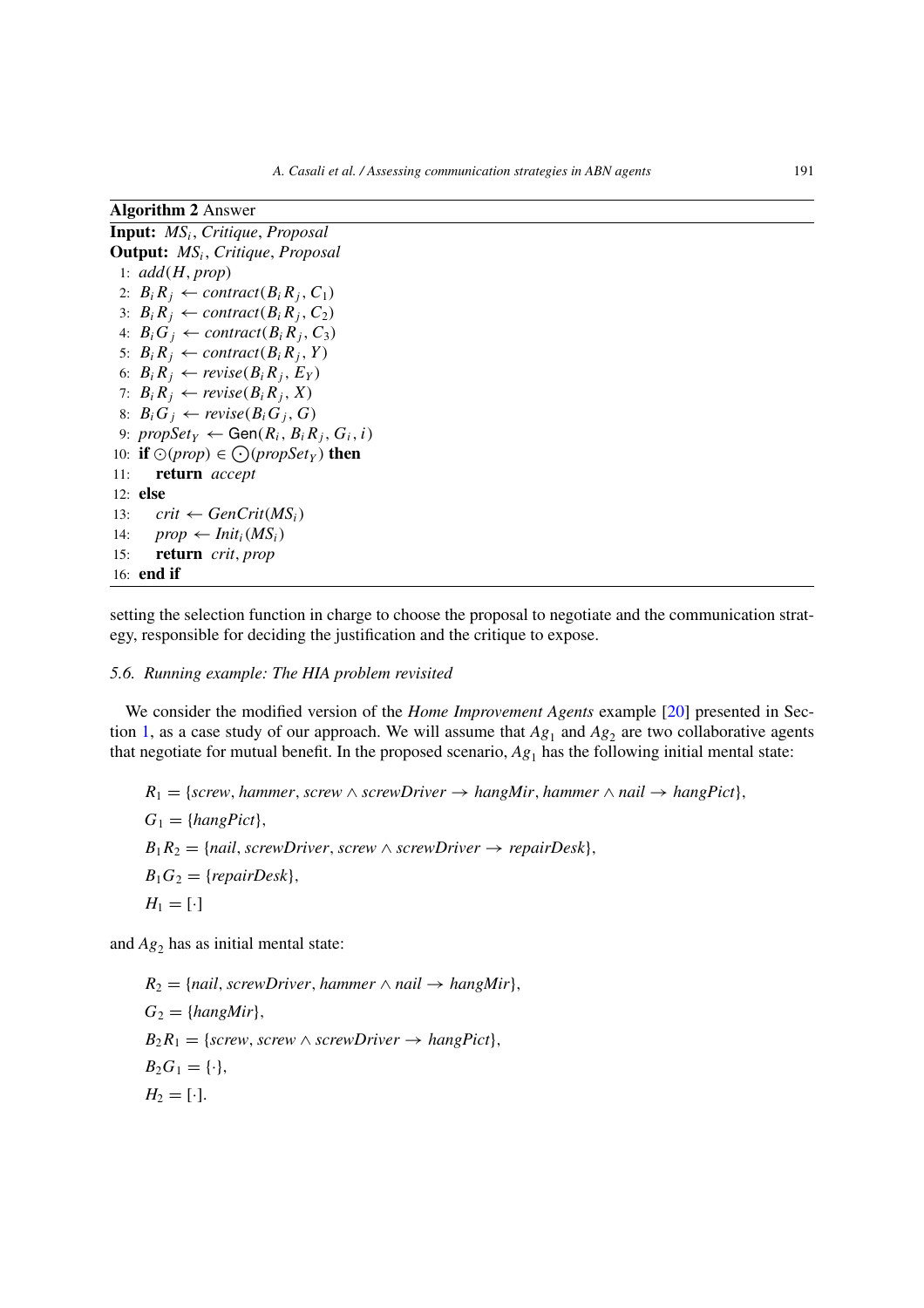In this example, we consider that the agents select the proposal *prop*  $\in$  *Proposal* that maximizes a weighted sum defined in Section [5.3:](#page-12-2)  $\lambda_U U (prop) + \lambda_I I (prop)$ .

For  $Ag_1$  the weights are:  $\lambda_U = 0.25$ ,  $\lambda_I = 2$ , prioritizing the proposals that are more informative and for  $Ag_2$ :  $\lambda_U = 2$ ,  $\lambda_I = 0.25$ , preferring those proposals that have higher utility function. We also assume that the different resources they negotiate have the same costs for them:

 $Cost = \{(hangMir, 10), (hangPic, 10), (repairDesk, 10), (nail, 2), (screw, 2), (hammer, 4),$  $(*screen*, 4)$ ,  $(*screen*  $\land$  *screen irb irc ird ird ird is ird ird ird ird ird ird ird ird ird ird ird ird ird ird ird ird ird*$ *(screw* ∧ *screwDriver* → *hangMir,* 8*), (hammer* ∧ *nail* → *hangPict,* 8*),*  $(\textit{screen} \land \textit{screen} \rightarrow \textit{hangPict}, 8)$ .

Both agents are equipped with full belief revision. Regarding the communication strategy, they give complete justifications and include all the possible critiques  $(C_1, C_2$  or  $C_3$ ) in their utterances. The whole dialogue obtained in the negotiation program for this scenario is the following:

- *Ag*<sup>1</sup> Proposal: *I propose you provide me* [*nail*] *because with* [*hammer, nail* ∧ *hammer* =*> hangPict*] *I can achieve* [*hangPict*] *in exchange I offer you* [*screw*] *because I Believe if you use* [*screwDriver,screwDriver* ∧ *screw* =*> repairDesk*] *you can achieve* [*repairDesk*]
- *Ag*<sup>2</sup> Critique: *I do not have* [*screwDriver* ∧ *screw* =*> repairDesk*] *and my goal is not* [*repairDesk*] Proposal: *I propose you provide me* [*hammer*] *because with* [*nail*, *nail*  $\land$  *hammer* = > *hangMir*] *I can achieve* [*hangMir*] *in exchange I offer you* [*screwDriver*] *because I Believe if you use* [*screw,screwDriver* ∧ *screw* =*> hangPict*] *you can achieve* [*hangPict*]
- *Ag*<sup>1</sup> Critique: *I do not have* [*screwDriver* ∧ *screw* =*> hangPict*] Proposal: *I propose you provide me* [*hangPict*] *because with* [] *I can achieve* [*hangPict*] *in exchange I offer you* [*screw,screwDriver* ∧ *screw* =*> hangMir*] *because I Believe if you use* [*screwDriver*] *you can achieve* [*hangMir*]
- *Ag*<sup>2</sup> Critique: *I do not have the requested* [*hangPict*] Proposal: *I propose you provide me* [*screw,screwDriver* ∧ *screw* =*> hangMir*] *because with* [*screwDriver*] *I can achieve* [*hangMir*] *in exchange I offer you* [*nail*] *because I Believe if you use* [*hammer, nail* ∧ *hammer* =*> hangPict*] *you can achieve* [*hangPict*]
- *Ag*<sup>1</sup> Proposal: *Accept*

# <span id="page-17-0"></span>**6. Simulations to assess different communication strategies**

Simulations of bilateral negotiation were carried out considering different scenarios, to assess the benefits of using different communication strategies in agents equipped with full belief revision, i.e., agents using all the information received in the last message to update their mental state.

*Generating the scenarios.* All the simulation we have conducted are based on 100 randomly generated negotiation scenarios. The process for generating a scenario is based on randomly selecting the goals for each agent  $G_1, G_2 \in \text{Goal}_\mathcal{L}$ , generating then three disjoint sets of resources  $F, S, T \subset \text{Resource}_\mathcal{L}$ such that  $F \vdash G_1$ ,  $S \vdash G_2$  and  $T \vdash G_1 \land G_2$ . Then, the mental state for  $Ag_1$  and  $Ag_2$  was defined as  $MS_1 = \langle R_1, G_1, B_1R_2, B_1G_2, H_1 \rangle$  and  $MS_2 = \langle R_2, G_2, B_2R_1, B_2G_1, H_2 \rangle$  such that: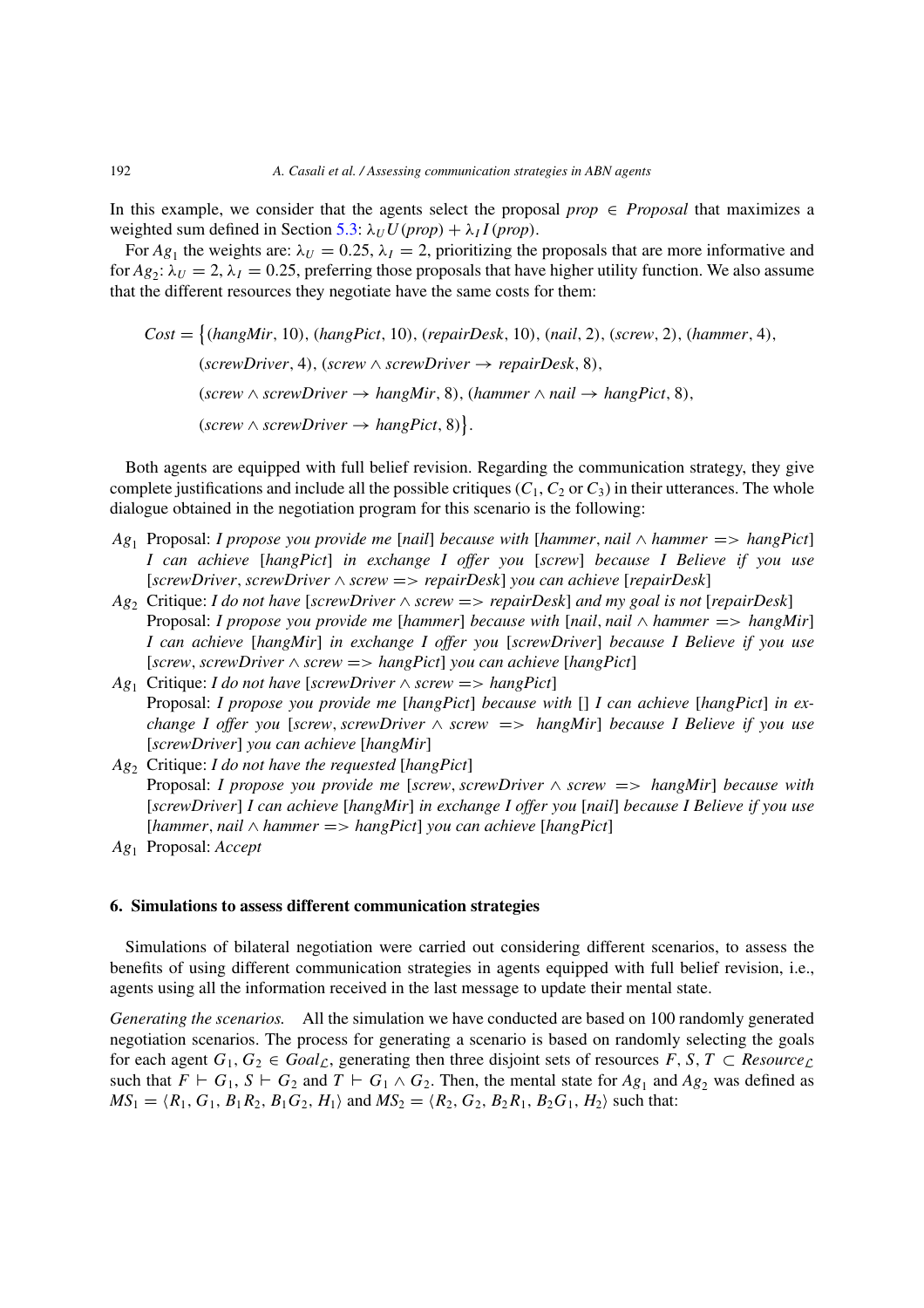- (1)  $R_1 = F_1 \cup S_1 \cup T_1$ ,  $R_2 = F_2 \cup S_2 \cup T_2$ , where  $F_1$ ,  $F_2$  (resp.  $S_1$ ,  $S_2$ , and  $T_1$ ,  $T_2$ ) are partitions of *F* (resp. *S* and *T* ).
- (2)  $B_1R_2 \subset R_2 \cup R_1, B_2R_1 \subset R_1 \cup R_2.$
- (3)  $B_1G_2 = G_1, B_2G_1 = G_2.$
- (4)  $H_1 = H_2 = \langle \cdot \rangle$ .

We can see that  $F = F_1 \cup F_2$  is a solution for  $Ag_1$ ,  $S = S_1 \cup S_2$  is a solution for  $Ag_2$ , and  $T = T_1 \cup T_2$  can be a solution for both agents. With this allocation of resources and agent's beliefs, we ensure that initially each agent cannot achieve his own goal by himself and both agents have incomplete and incorrect beliefs about their counterpart.

Simulations were run using two negotiating agents of the same type in 100 different negotiating scenarios. In all cases both agents used the selection function described in Section [5.3,](#page-12-2) i.e., the agents select the proposal *prop*  $\in$  *Proposal* that maximizes a weighted sum  $\lambda_U U (prop) + \lambda_I I (prop)$ , using a balanced approach that equally weighs the informativeness of the proposal and its associated utility, i.e.,  $\lambda_U = \lambda_I = 0.5$ . Besides, in all the negotiations it was assumed that  $Ag_1$  starts the negotiation dialogue.

In each simulation we analyzed (i) whether there was an agreement in the negotiation (i.e., it finished with *accept* or *withdraw*) and (ii) the length of the negotiation process (i.e. the number of iterations). Besides, we were interested in evaluating the evolution of the agent's beliefs with respect to his initial mental state. In order to do this, we analyzed two ratios: for each scenario we evaluated the decrease of the agent's missing and incorrect beliefs (see Definition [3.3\)](#page-5-2). We computed the ratio of these two kinds of beliefs an agent has at the end of negotiation with respect to the initial ones he had, as follows:

$$
\left(|M^{\rm end}|+ \left|F^{\rm end}\right|)/\big(|M^{\rm init}|+ \left|F^{\rm init}\right| \right).
$$

Besides, for each case we compute how the correct beliefs increase during the negotiation process. This is computed as:

$$
|T^{\text{end}}|/|T^{\text{init}}|.
$$

## *6.1. Agents that communicate different justifications*

After creating these negotiation scenarios, three different types of agents were distinguished based on whether the communicated proposals are more or less informative (detailed in Section [4\)](#page-5-0). In each case their Decision Making Apparatus was adapted to generate the required argument composition.

- (1) *NJ Agents*: these agents do not include any justification in their proposals ( $S_X = S_Y = \emptyset$ ).
- (2) *PJ Agents*: these agents give a partial explanation to their proposal, justifying what they are demanding  $(S_Y \neq \emptyset)$ .
- (3) *CJ Agents*: agents that communicates the complete explanation of their proposals, justifying the offer and the demand  $(S_X \neq \emptyset$  and  $S_Y \neq \emptyset$ ).

Note that these different types of agents (NJ, PJ, CJ) share the same underlying structure and the only difference among them is associated with the arguments they give in their utterances. If more information is provided in their messages, the use of belief revision to update their mental states can be increased. Nevertheless, the role of the belief revision process during the negotiation of PJ Agents and CJ Agents will be the same. This is because the only difference between these kind of agents is that CJ agents add the support of what they are offering  $(S_X)$  in their messages and these beliefs can not be used to revise the agents' mental state in our approach, that is because the agent's mental state is not represented in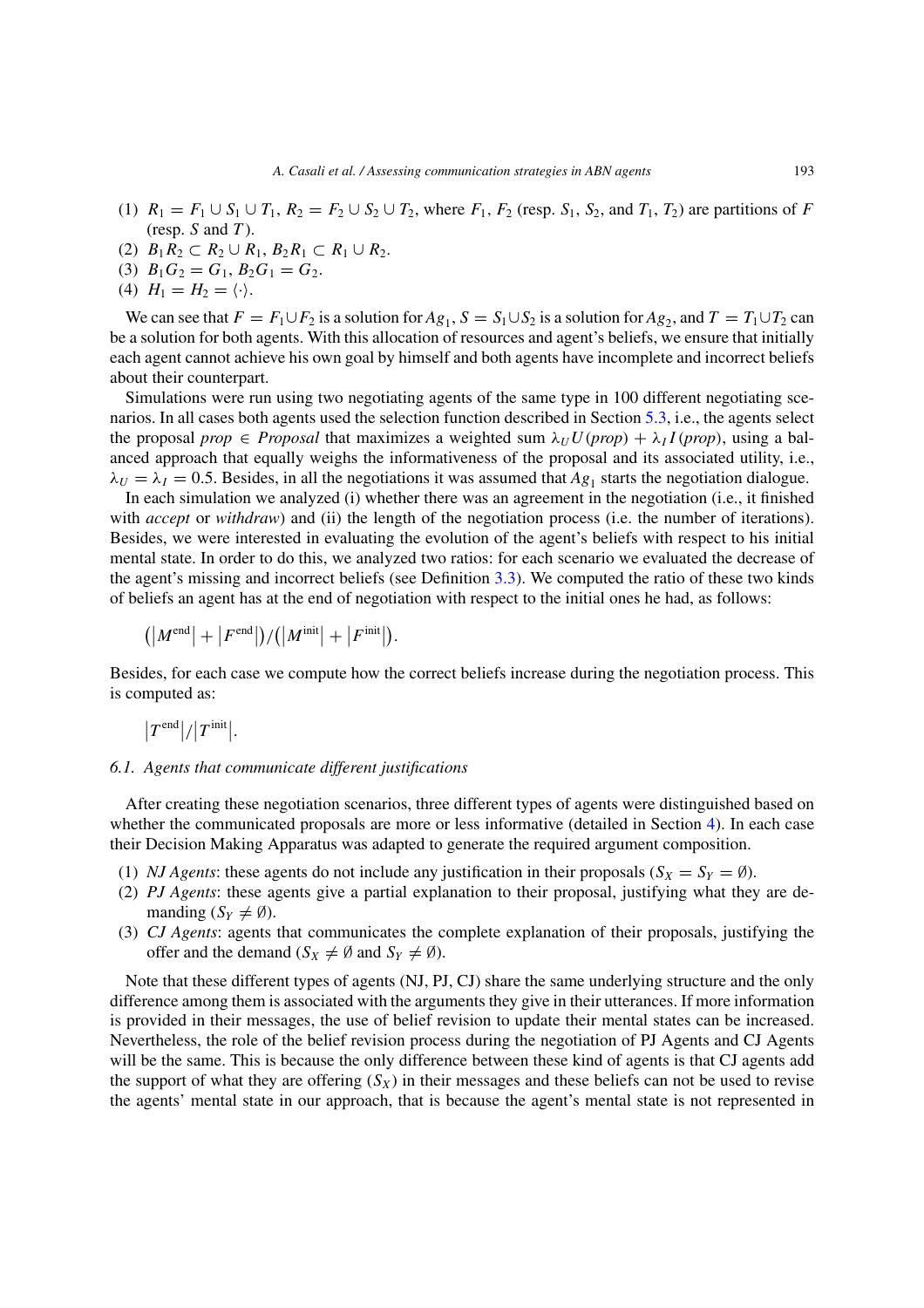

<span id="page-19-0"></span>Fig. 4. Output of Negotiations with: (a) NJ Agents and (b) PJ Agents.

the agent's beliefs about his counterpart's beliefs. Thus, in this first stage of simulations, to assess the importance of the different explanations an agent can give in the proposals, without including a critique, we run negotiations using only NJ and PJ Agents, as CJ Agents will behave the same than the PJ ones.

# *6.1.1. Simulations using NJ and PJ agents*

The output of negotiations using NJ and PJ Agents on the 100 negotiation scenarios are shown in Fig. [4.](#page-19-0) We can observe that NJ Agents reached an agreement in 93% of the negotiations, whereas in the simulations using PJ Agents we obtained a slightly higher percentage, 96% of the cases.

Concerning the reduction of missing and incorrect beliefs for  $Ag_1$  about his counterpart, NJ Agents have had an average slightly lower (57.05%) than the one for PJ Agents (60.65%). The average of increase for correct beliefs is 178.89% for NJ Agents and 176.48% for PJ Agents (i.e., percentages which are very similar).

These simulations allow to assess the impact of communicating more informed proposals allowing to implement deeper belief revision on the negotiating agents. On the one hand, PJ Agents reached agreements in more cases (96%) than NJ Agents, which do not give explanations (the percentage increased 3%). On the other hand, as expected the negotiation length tends to be shorter in those agents that communicates more explanations and take advantage of belief revision (as the average number of iterations decreased from 18.67 NJ Agents to 15.93 for PJ Agents). In these preliminar results, PJ Agents have achieved agreements in slightly more negotiation cases and faster than NJ Agents. However, they end the negotiation having on the average slightly more missing and incorrect beliefs and less correct beliefs than the NJ Agents. Intuitively, PJ Agents are able to reach an agreement under more incomplete or incorrect beliefs. Further experimentation may be conducted to analyzed the characteristic of the negotiation cases where the inclusion of justifications in the utterances the agents exchange, have more impact.

Notice that this was the first stage of our empirical analysis and from the results obtained for PJ Agents (i.e. the same apply for CJ agents), we can use agents with full justification to assess different communication strategies including different critiques.

# *6.2. Agents that communicate different critiques*

In this stage we want to analyze the impact that the introduction of critiques in the agent's utterances has in the negotiation process. For these simulations we use the agents that communicate proposals with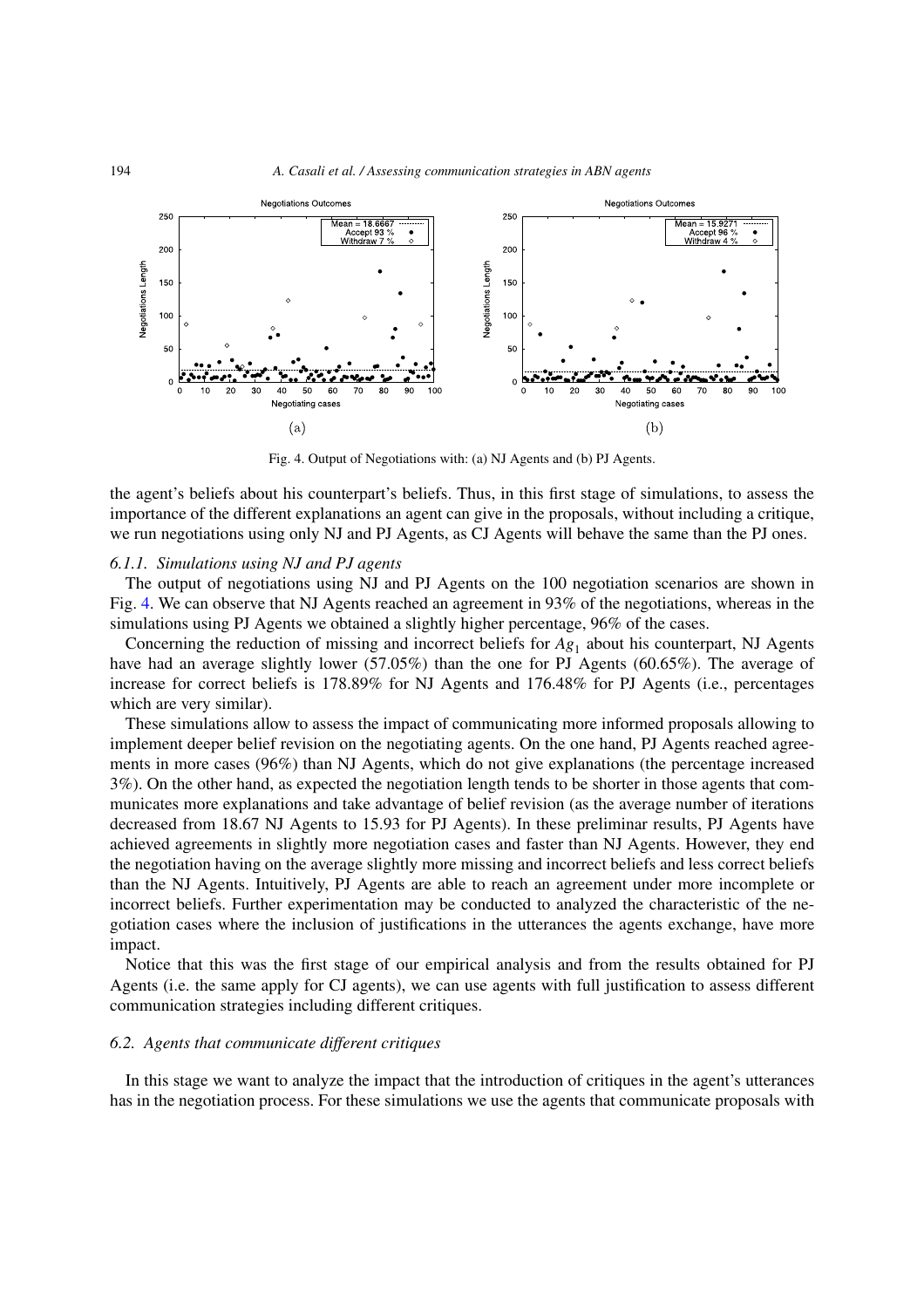complete explanations (i.e., CJ Agents), because the utterances of these type of agents can be answered with different types of critiques (i.e.,  $C_1$ ,  $C_2$  or  $C_3$ ). We propose three types of CJ agents, using different strategies of critique selection:

- (1) *PC1 Agents*: these agents communicate the first critique possible, considering a list of priorities, for this case we consider the following orders  $C_1 - C_2 - C_3$ .
- (2) *PC2 Agents:* for these agents the list of priorities is:  $C_3 C_1 C_2$ .
- (3) *FC Agents*: this type of agents exposes all the critiques that are possible.

Notice that PC1 and PC2 Agents communicate only one critique in each utterance whereas FC Agents can expose at most three critiques in each message. The outputs of the simulations realized with the PC2 and FC Agents are shown in Fig. [5.](#page-20-0)

Table [1](#page-20-1) summarizes the results obtained with all the simulations run using different types of agents. Note that 100% agreements are reached in all the simulation with agents that introduce critiques in their utterances, in contrast with the results obtained with the agents that justify the proposals but without critiques (NJ and PJ Agents), where less agreements were reached. Regarding the duration of the negotiation, all the agents using strategies that involve critiques (i.e., PC1, PC2 and FC) have lower average number of iterations than the agents which do not include critiques. Among them, those agents that implement a full critique (i.e., FC Agents) and then communicate more information obtain a much lower average. The results obtained by the simulations with PC1 and PC2 Agents are very similar. We emphasize that the FC Agents reached agreements increasing the correct beliefs about their counterpart (resulting an average of  $185.71\%$  final beliefs with respect to initial ones, see Fig.  $6(b)$  $6(b)$ ) but still maintaining incorrect and missing beliefs about them (obtained an average of 59.56% shown in Fig. [6\(](#page-21-1)a)). Similarly results on the belief sets occurred with the other types of critiquing agents.



<span id="page-20-1"></span><span id="page-20-0"></span>Fig. 5. Output of Negotiations with: (a) PC2 Agents and (b) FC Agents.

| Table 1<br>Simulation's results |       |                    |                                     |        |  |
|---------------------------------|-------|--------------------|-------------------------------------|--------|--|
| Strategy                        | Deals | Average iterations | Missing and wrong Bel. Correct Bel. |        |  |
| PC <sub>1</sub>                 | 100   | 13.75              | 54.86                               | 185.85 |  |
| PC <sub>2</sub>                 | 100   | 13.40              | 59.55                               | 173.05 |  |
| FC                              | 100   | 8.57               | 59.56                               | 185.71 |  |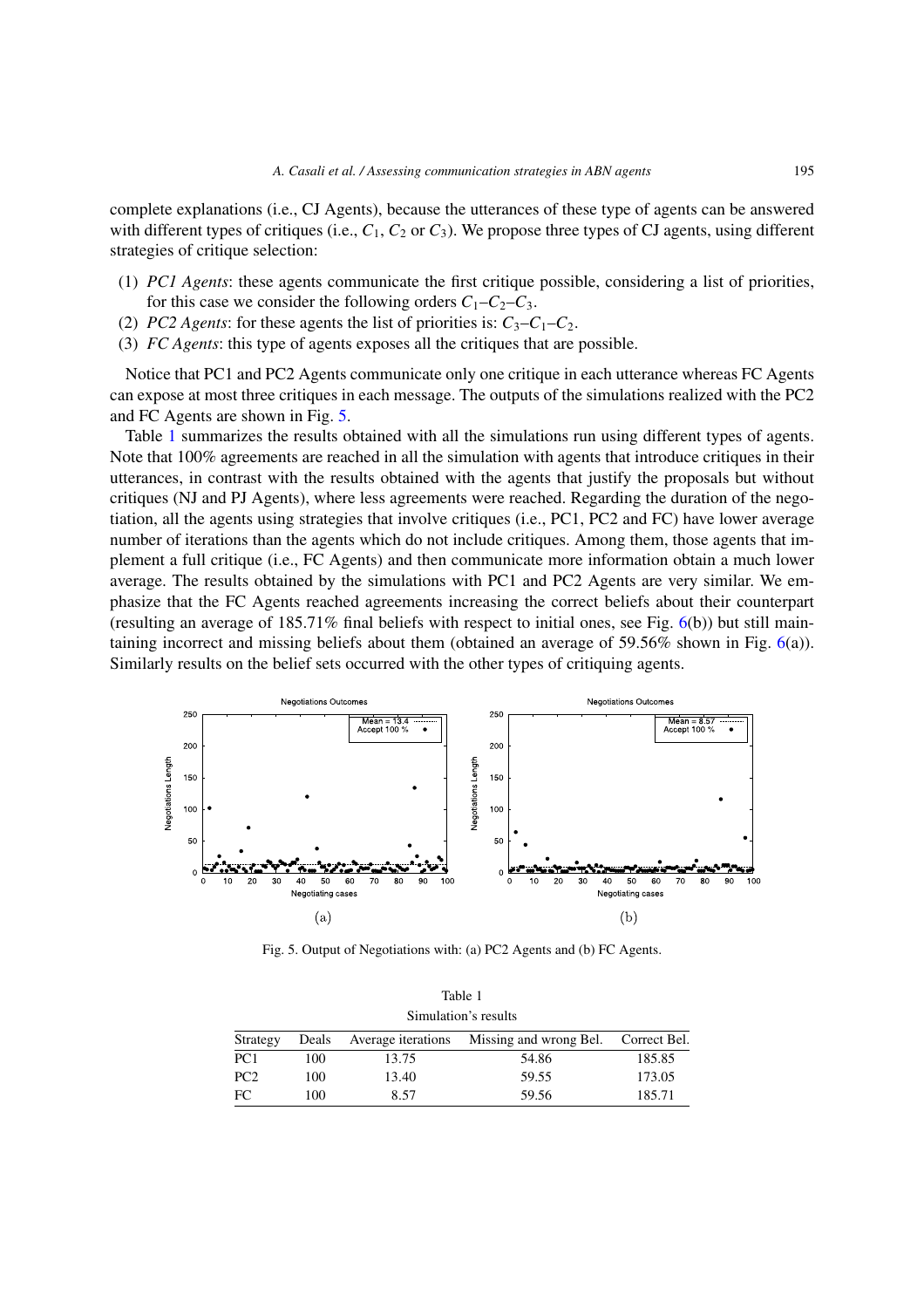

<span id="page-21-1"></span>Fig. 6. FC Agents: (a) Reduction of missing and incorrect beliefs; (b) Acquired knowledge.

Finally, we can observe that there is a considerable difference in the negotiation results (i.e., considering the number of deals reached and average of iterations) between agents that incorporate critiques in their utterance. This is because these types of agents can strengthen the belief revision process, but without communicating all the knowledge they have.

## <span id="page-21-0"></span>**7. Discussion. Related work**

In this paper we have proposed an argumentation-based negotiation model for two collaborative agents equipped with full belief revision and we focussed on the relevance of the information the agents communicate to their counterpart in the negotiation dialogue. In order to do this, in this work we have extended the argumentation-based negotiation model we proposed in [\[24\]](#page-25-4). The focus was on the belief revision applied by the agents and how they took advantage of the incoming information through the received messages. In this paper we have improved the negotiation protocol allowing the agents to exchange more informative messages. Firstly, the agent's illocutions may now also include a critique (in addition to a proposal) and the agent's decision mechanism must decide which kind of critique to communicate in each move. Besides a more complex argument can support the proposal exchange (justifying the demand, the offer or both). As a consequence, different kinds of agent may be defined using different communication strategies. In our approach we use a logic-based argumentation framework, where arguments are associated with proposals that allow agents to achieve agreements, and attacks correspond to critiques that defeat proposals (in terms of resource availability and possible conflicts in achieving goals). It must be noticed, however, that in our framework agents cannot introduce critiques about critiques (as it would be the case with arguments defeating arguments in most argumentation frameworks). We contend that in many negotiation scenarios it might be difficult to identify a critique about a critique (being advisable to persuade rather than to deepen the confrontation).

Research focused on providing a suitable model for capturing different negotiation strategies in agent dialogues was previously presented in [\[22](#page-24-12)]. In that case the study was made on a different negotiation scenario, defining the so-called double knapsack negotiation problem along with a sequential negotiation protocol, providing different concession information strategies. The inclusion of critiques in the agents' dialogues have been also explored in the context of recommendation systems and showed improvements in the recommendations obtained [\[9\]](#page-24-13).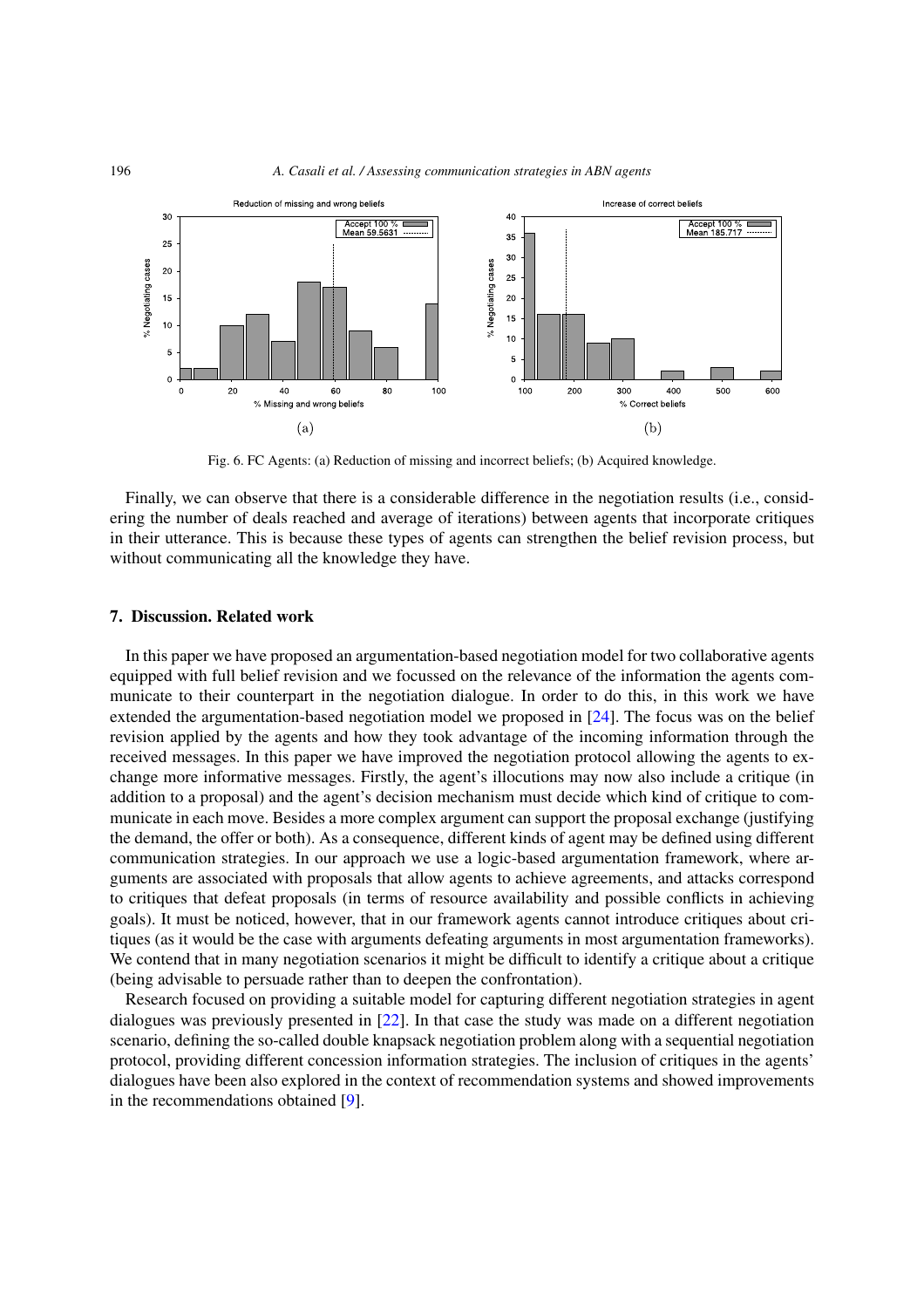In contrast with the original argumentative framework to solve the *HIA* problem in [\[20\]](#page-24-4), our negotiation model allows the agents to gain and revise their beliefs as the dialogue takes place. Consequently, in our approach an agent does not need to have initial (or correct) beliefs about the other agent involved in the negotiation also the utterances the agents exchange are more complex and informative. In [\[21\]](#page-24-14) a similar scenario is analyzed, but agents are aware of all the agents' resources and the agents' plans (or their knowledge about plans) are not consider negotiable. We think that our proposal is more flexible in this respect, as plans are also negotiation objects in our formalization. There have been previous approaches integrating belief revision and negotiation. In [\[34\]](#page-25-7) and [\[33\]](#page-25-8) a formal characterization of negotiation from a belief revision perspective are given, but no implementation issues are considered.

Argument-based negotiation has been quite an active area in the last years. In [\[11](#page-24-15)] an excellent survey of recent advances in argument-based negotiation is presented. They discuss these contributions in the context of the argument-based reasoning mechanisms the agents use for negotiating, the protocols the agents use for conveying arguments and offers and, the strategies that determine their choices at each step of the negotiation. In the context of this article, a relevant approach to argumentation-based negotiation can be seen in [\[3\]](#page-24-16) where the proposed framework makes it possible to study the outcomes of the negotiation process. In contrast with this approach, our proposal rely on the characterization of belief revision operations to model the agent's arguments generation, which their claims are the resources to be exchanged. Formal models of belief change can be very helpful in providing suitable frameworks for rational agents [\[6](#page-24-17)], in which the information from inter-agent dialogues can be better exploited. In [\[18](#page-24-18)] the authors present a computational model implemented in an experimental dialogue system (DS). Communication in a natural language between two participants *A* and *B* is considered, where *A* has a communicative goal that his/her partner *B* will make a decision to perform an action *D*. Agent *A* argues the usefulness, pleasantness, etc. of *D* (including its consequences), in order to guide *B*'s reasoning in a desirable direction. In contrast with our approach, the whole negotiation process is based on natural language, distinguishing persuasion from information seeking dialogues, rather on applying belief revision on a knowledgebase expressed in a logical language. In [\[7](#page-24-19)] the authors propose a model and an algorithm for analyzing tendencies in group decision-making in argument-based negotiation. In contrast with our model, the authors do not rely on belief revision mechanisms for decision making. The proposed model allows the agent to redefine his objectives to maximize both his and group satisfaction. In contrast, our approach is focused on a 2-agent dialogue (proponent and opponent), and does not consider the notion of group decision-making.

Additionally, it must be noted that in our proposal we assume that agents are benevolent. This approach can also be found in several other frameworks as e.g., [\[20\]](#page-24-4). In addition, in our work, agents are assumed to be truthful. Recent research has led to consider other situations such as negotiation among *dishonest* agents [\[29](#page-25-9)], which is an interesting scenario for future work.

## <span id="page-22-0"></span>**8. Conclusions. Future work**

In this article we have assessed the relevance of the exchanging information in an argumentationbased negotiation model for two collaborative agents that may have incomplete and possibly incorrect beliefs about their opponents. To take advantage of the incoming information the agents are equipped with belief revision operators to interpret the received utterances and to generate new proposals.

We have extended the original argumentation-based negotiation model proposed in [\[24](#page-25-4)] allowing the agents to exchange more complex and informative messages. An agent's illocutions may now also in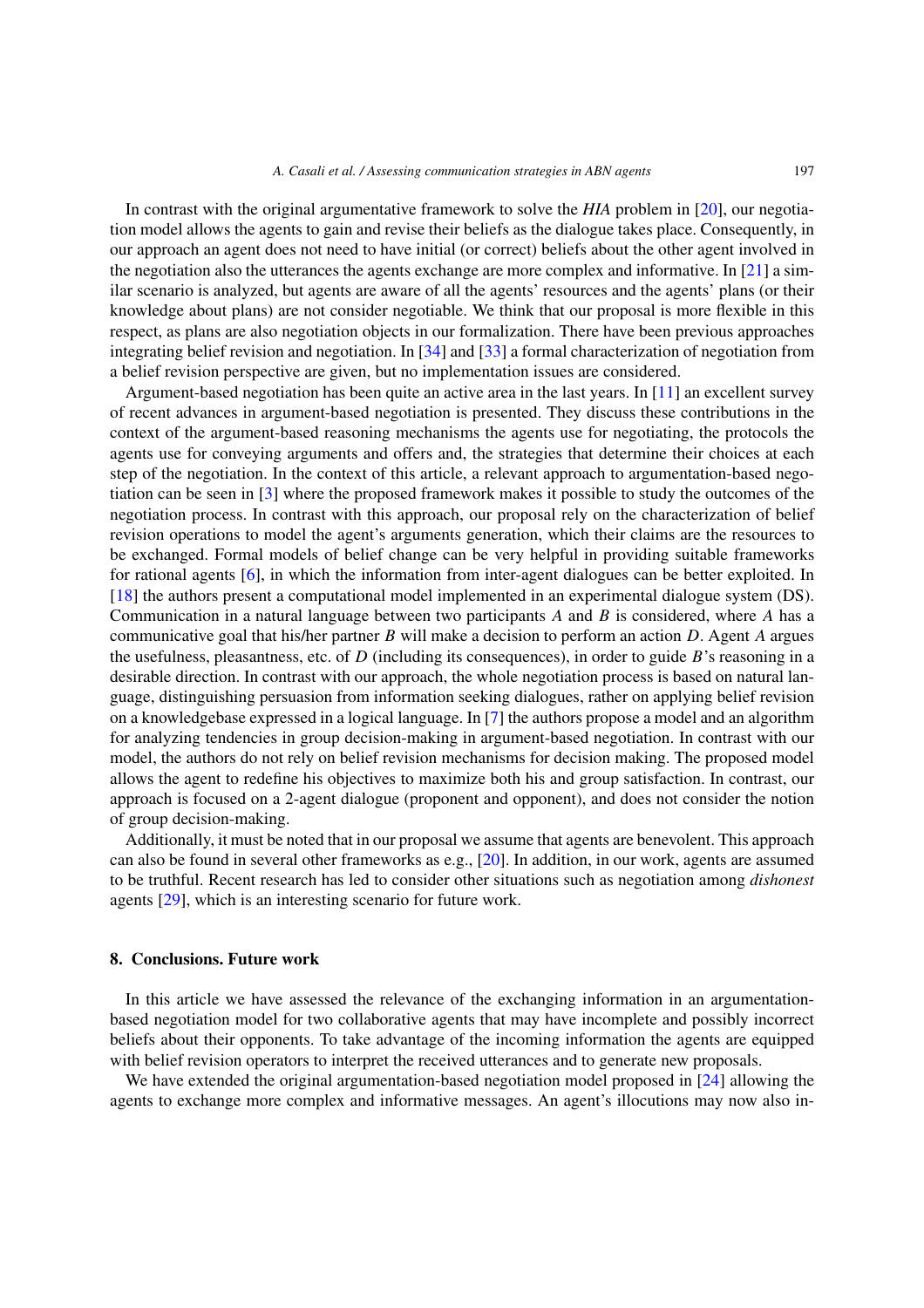clude a critique (in addition to a proposal), resulting in a more complete argument that can support the proposal exchange (justifying the demand, the offer or both). As a consequence, different kinds of agents may be defined using different communication strategies. These strategies will help the agents determine what information to include in their utterances: an agent may be more or less communicative, giving an explanation of why he is not willing to accept a proposal (i.e., a critique) or explaining the reason of the proposed solution.

When agents want to achieve their goals, they engage in a benevolent dialogue exchanging proposals together with possible critiques. During the negotiation, the agents continuously update their mental states to generate new proposals, more likely to be accepted. As a running example, a revised version of the *HIA* was solved by our negotiation program showing how the proposed negotiation model can be used to solve this kind of cooperative problem under incomplete and incorrect beliefs, and illustrating the role information communication has in the negotiation dialogue.

We have carried out an empirical analysis of our proposal, assessing the impact of considering agents with different communication strategies during the negotiation process. From this analysis we can conclude that the introduction of more informative illocutions have impact on the overall negotiation process. We obtained the 100% of agreements in all the strategies that introduce critiques, showing that better informed illocutions have impact on the success of the negotiation. Notice that in all the strategies studied, the agents reach these results without knowing all the correct information and maintaining some incorrect beliefs about their counterpart.

Part of our future work is focused on assessing the different communication strategies from the point of view of the quality of the results of the negotiation (e.g., using some utility measure associated with the agreed exchange). We are also interested in extending the proposed model to an *n*-party scenario, where different agents can get involved in dialogues. Clearly, such scenario would involve additional aspects which deserve further analysis (e.g. satisfaction in group decision making, as discussed in [\[7](#page-24-19)]), which are outside the scope of this article.

Furthermore, we want also to identify different kinds of negotiation problems for which a particular type of agent (i.e., using a specific communication strategy) are to be preferred, considering the tradeoff between negotiation results and computational complexity. Also, we want to evaluate the role of the information exchange and belief revision in other kinds of negotiating agents (e.g., dishonest, less collaborative, etc.) and different scenarios.

In order to fully instantiate flexible agents in real domains a more complex agent architecture would be needed, expanding the one presented in this article. Such a model would include a Planner enabling agents to plan dynamically and under real-time constraints (e.g. following [\[19](#page-24-7)]), using as well a richer and more expressive representation of the agent's beliefs. Such beliefs may include grades, i.e. a quantification of uncertainty [\[8](#page-24-20)] or different multi-level opponent models [\[27](#page-25-10)]. Also, the representation of higher level beliefs (i.e. beliefs about other agents beliefs) may be included using for instance, dynamic epistemic logic [\[32\]](#page-25-11), which allows to specify the static and dynamic aspects of multi-agent systems. All these features would increase the expressive power of the language of negotiation.

Another interesting topic for future research is the integration our approach with of so-called *agentplanning program* [\[15\]](#page-24-21), which suitably mixes automated planning with agent-oriented programming. Agent planning programs are finite-state programs, possibly containing loops, whose atomic instructions consist of a guard, a maintenance goal, and an achievement goal, which act as precondition-invariancepostcondition assertions in program specification. In this setting, argumentation and belief revision could be also integrated for capturing different decision making capabilities.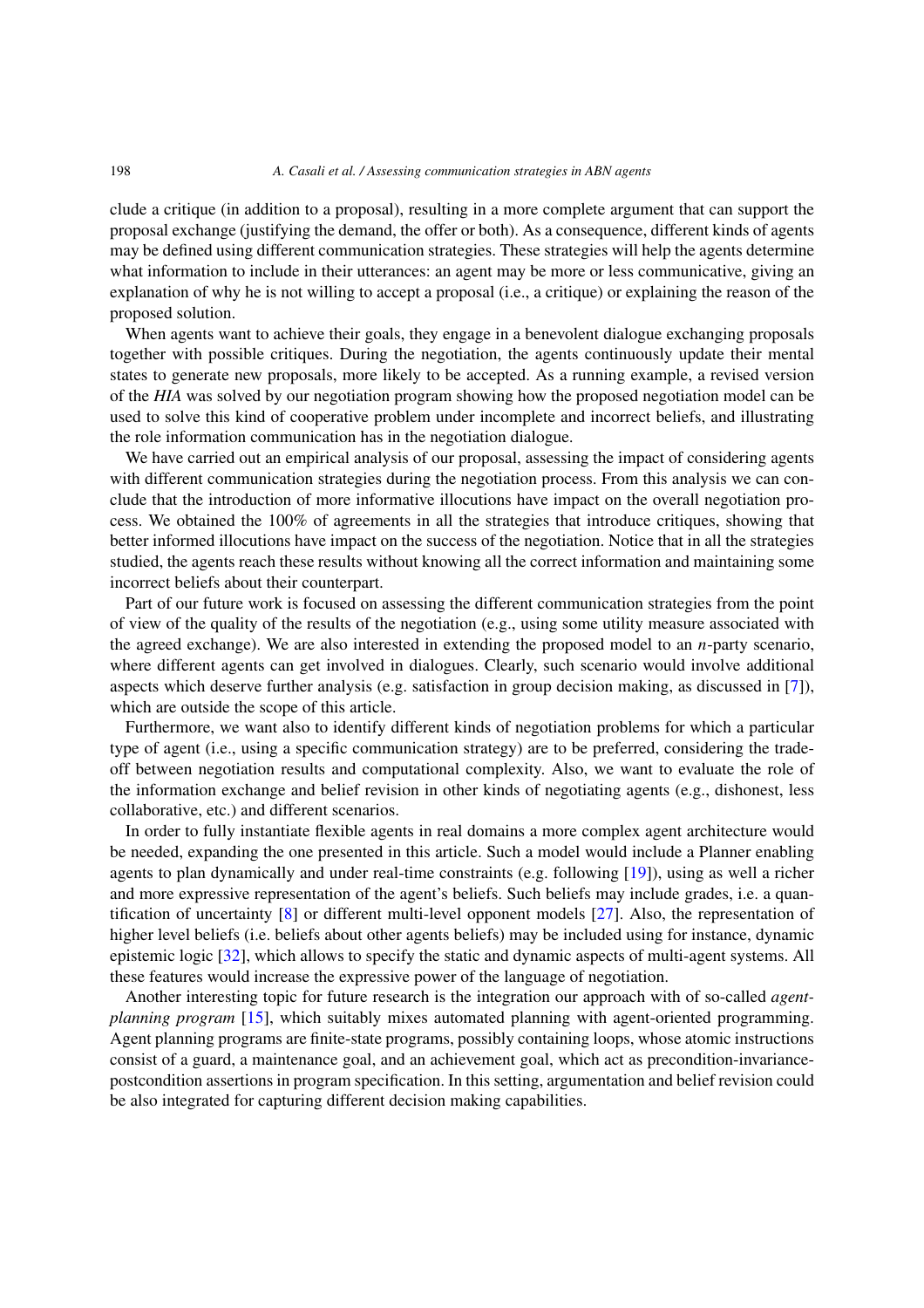We think that deepening the integration of communication strategies and belief revision in the context of ABN agents is a very promising area for future research, paving the way for the deployment of intelligent software systems for solving real-world problems.

#### **References**

- <span id="page-24-9"></span>[1] C. Alchourrón, P. Gärdenfors and D. Makinson, On the logic of theory change: Partial meet contraction and revision functions, *J. Symb. Log.* **50** (1985), 510–530. doi[:10.2307/2274239.](http://dx.doi.org/10.2307/2274239)
- <span id="page-24-5"></span>[2] L. Amgoud and R. Demolombe, An argumentation-based approach for reasoning about trust in information sources, *Argument & Computation* **5** (2014), 191–215. doi[:10.1080/19462166.2014.881417.](http://dx.doi.org/10.1080/19462166.2014.881417)
- <span id="page-24-16"></span>[3] L. Amgoud, Y. Dimopoulos and P. Moraitis, A unified and general framework for argumentation-based negotiation, in: *Proc. AAMAS 2007*, 2007.
- <span id="page-24-2"></span>[4] L. Amgoud and S. Vesic, A formal analysis of the outcomes of argumentation-based negotiations, in: *AAMAS*, L. Sonenberg, P. Stone, K. Tumer and P. Yolum, eds, IFAAMAS, 2011, pp. 1237–1238.
- <span id="page-24-6"></span>[5] L. Amgoud and S. Vesic, A formal analysis of the role of argumentation in negotiation dialogues, *J. Log. Comput.* **22** (2012), 957–978. doi[:10.1093/logcom/exr037.](http://dx.doi.org/10.1093/logcom/exr037)
- <span id="page-24-17"></span>[6] G. Bonanno, J. Delgrande, J. Lang and H. Rott, Special issue on formal models of belief change in rational agents, *J. Applied Logic* **7** (2009), 363. doi[:10.1016/j.jal.2009.05.001.](http://dx.doi.org/10.1016/j.jal.2009.05.001)
- <span id="page-24-19"></span>[7] J. Carneiro, D. Martinho, G. Marreiros and P. Novais, The effect of decision satisfaction prediction in argumentationbased negotiation, in: *Highlights of Practical Applications of Scalable Multi-Agent Systems. The PAAMS Collection – International Workshops of PAAMS 2016, Proceedings*, Sevilla, Spain, June 1–3, 2016, J. Bajo, M.J. Escalona, S. Giroux, P. Hoffa-Dabrowska, V. Julián, P. Novais, N.S. Pi, R. Unland and R.A. Silveira, eds, Communications in Computer and Information Science, Vol. 616, Springer, 2016, pp. 262–273.
- <span id="page-24-20"></span>[8] A. Casali, L. Godo and C. Sierra, Graded BDI models for agent architectures, in: *Computational Logic in Multi-Agent Systems*, J. Leite and P. Torroni, eds, Lecture Notes in Computer Science, Vol. 3487, Springer, Berlin, Heidelberg, 2005, pp. 126–143. doi[:10.1007/11533092\\_8.](http://dx.doi.org/10.1007/11533092_8)
- <span id="page-24-13"></span>[9] L. Chen and P. Pu, Critiquing-based recommenders: Survey and emerging trends, *User Modeling and User-Adapted Interaction* **22** (2012), 125–150. doi[:10.1007/s11257-011-9108-6.](http://dx.doi.org/10.1007/s11257-011-9108-6)
- <span id="page-24-3"></span>[10] Y. Dimopoulos and P. Moraitis, Negotiation and argumentation in multi-agent systems, Chapter 4, in: *Advances in Argumentation Based Negotiation*, 2011.
- <span id="page-24-15"></span>[11] Y. Dimopoulos and P. Moraitis, *Advances in Argumentation-Based Negotiation*, Bentham Science Publishers, 2014, pp. 82–125. doi[:10.2174/9781608058242114010006.](http://dx.doi.org/10.2174/9781608058242114010006)
- <span id="page-24-8"></span>[12] M. Falappa, A. Garcia, G. Kern-Isberner and G. Simari, On the evolving relation between belief revision and argumentation, *Knowledge Engineering Review* **26** (2011), 35–43. doi[:10.1017/S0269888910000391.](http://dx.doi.org/10.1017/S0269888910000391)
- <span id="page-24-1"></span>[13] P. Faratin, C. Sierra and N. Jennings, Using similarity criteria to make negotiation trade-offs, in: *MultiAgent Systems, 2000. Proceedings. Fourth International Conference on*, 2000, pp. 119–126. doi[:10.1109/ICMAS.2000.858443.](http://dx.doi.org/10.1109/ICMAS.2000.858443)
- <span id="page-24-10"></span>[14] E. Fermé, K. Saez and P. Sanz, Multiple kernel contraction, *Studia Logica: An International Journal for Symbolic Logic* **73** (2003), 183–195. doi[:10.1023/A:1022927828817.](http://dx.doi.org/10.1023/A:1022927828817)
- <span id="page-24-21"></span>[15] G.D. Giacomo, A.E. Gerevini, F. Patrizi, A. Saetti and S. Sardina, Agent planning programs, *Artificial Intelligence* **231** (2016), 64–106. doi[:10.1016/j.artint.2015.10.001.](http://dx.doi.org/10.1016/j.artint.2015.10.001)
- <span id="page-24-11"></span>[16] S. Hansson, *A Textbook of Belief Dynamics: Theory Change and Database Updating*, Applied Logic Series, Kluwer Academic Publishers, 1999.
- <span id="page-24-0"></span>[17] N.R. Jennings, P. Faratin, A.R. Lomuscio, S. Parsons, C. Sierra and M. Wooldridge, Automated negotiation: Prospects, methods and challenges, *International Journal of Group Decision and Negotiation* **10** (2001), 199–215. doi[:10.1023/A:1008746126376.](http://dx.doi.org/10.1023/A:1008746126376)
- <span id="page-24-18"></span>[18] M. Koit and H. Õim, A computational model of argumentation in agreement negotiation processes, *Argument & Computation* **6** (2015), 101–129. doi[:10.1080/19462166.2014.915233.](http://dx.doi.org/10.1080/19462166.2014.915233)
- <span id="page-24-7"></span>[19] A.R. Panisson, G. Farias, A. Freitas, F. Meneguzzi, R. Vieira and R.H. Bordini, Planning interactions for agents in argumentation-based negotiation, in: *Proc. 11th Int. Workshop on Argumentation in Multi-Agent Systems*, 2014.
- <span id="page-24-4"></span>[20] S. Parsons, C. Sierra and N.R. Jennings, Agents that reason and negotiate by arguing, *Journal of Logic and Computation* **8** (1998), 261–292. doi[:10.1093/logcom/8.3.261.](http://dx.doi.org/10.1093/logcom/8.3.261)
- <span id="page-24-14"></span>[21] P. Pasquier, R. Hollands, I. Rahwan, F. Dignum and L. Sonenberg, An empirical study of interest-based negotiation, *Autonomous Agents and Multi-Agent Systems* **22** (2011), 249–288. doi[:10.1007/s10458-010-9125-6.](http://dx.doi.org/10.1007/s10458-010-9125-6)
- <span id="page-24-12"></span>[22] P. Pilotti, A. Casali and C. Chesñevar, The double knapsack negotiation problem: Modeling cooperative agents and experimenting negotiation strategies, in: *Advances in Artificial Intelligence – IBERAMIA 2014*, A.L. Bazzan and K. Pichara, eds, Lecture Notes in Computer Science, Vol. 8864, Springer, 2014, pp. 548–559.